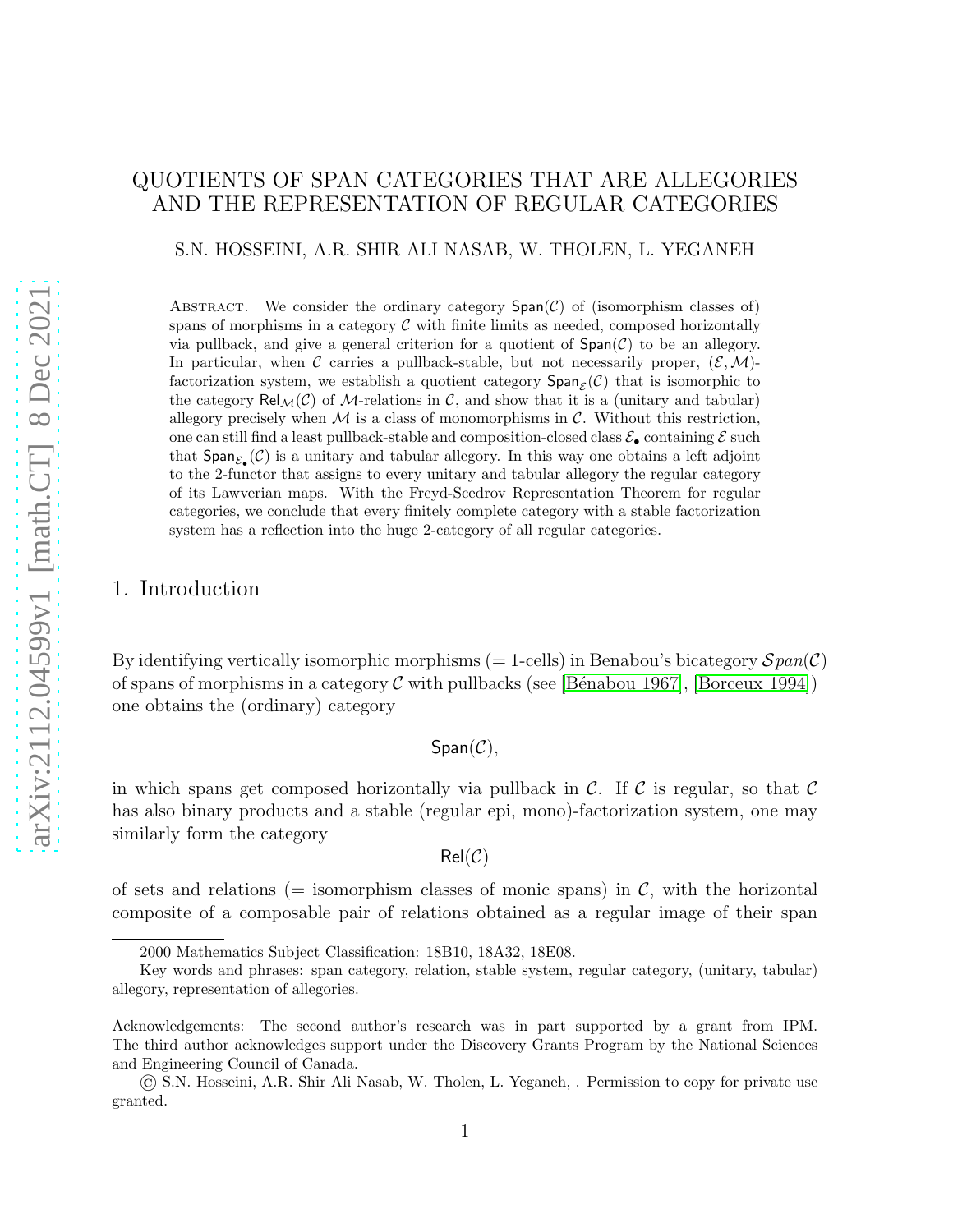composite. This category inherits from the bicategory  $\mathcal{S}$  pan(C) the structure of a (strict) 2-category, with 2-cells given by order; actually,  $\text{Rel}(\mathcal{C})$  is the prototypical example of a (unitary and tabular) allegory: see [\[Freyd, Scedrov 1990\]](#page-26-2), [\[Johnstone 2002\]](#page-26-3).

More generally, as done in [Pavlović 1995] (with predecessors of this work presented under more restrictive conditions in [\[Klein 1970\]](#page-26-4) and [\[Meisen 1974\]](#page-26-5), and with a weakening of the pullback-stability constraint given in [Jayewardene, Wyler 1996]), without any epior mono restrictions one may consider an arbitrary stable factorization system  $(\mathcal{E}, \mathcal{M})$  of a category  $\mathcal C$  with binary products and pullbacks and form the category

$$
\mathsf{Rel}_{\mathcal{M}}(\mathcal{C}).
$$

Its morphisms are represented by those spans  $(A \leftarrow R \rightarrow B)$  whose induced morphism  $R \longrightarrow A \times B$  lies in M. In this paper we take a fresh look at this category, by treating it as a quotient category of  $Span(\mathcal{C})$ . In fact, for any pullback-stable class  $\mathcal E$  of morphisms in  $\mathcal C$ that contains all isomorphisms and is closed under composition, we describe a compatible equivalence relation  $\sim_{\mathcal{E}}$  on  $\text{Span}(\mathcal{C})$  which renders its quotient category

# $\mathsf{Span}_\mathcal{E}(\mathcal{C})$

isomorphic to Rel<sub>M</sub>(C) when M is a factorization partner of  $\mathcal{E}$ ; see Theorem [2.3.](#page-4-0)

Folklore knowledge says that  $Rel_{\mathcal{M}}(\mathcal{C})$  is still an allegory, provided that M is a class of monomorphisms in  $\mathcal{C}$ ; indeed, in Section 4 of this paper we give a novel proof of this fact. In [\[Milius 2000\]](#page-26-6) it was shown that the provision  $\mathcal{M} \subseteq \text{Mono}(\mathcal{C})$  is essential for obtaining an allegory; for example; the stable factorization system (bijective on objects, fully faithful) of the ordinary category Cat of small categories,  $\text{Rel}_{\text{full}}_{\text{faithful}}(Cat)$  fails to be an allegory. In Theorem [4.6](#page-14-0) we will actually show that the provision  $\mathcal{M} \subseteq \text{Mono}(\mathcal{C})$ is also necessary for  $\mathsf{Rel}_{\mathcal{M}}(\mathcal{C})$  to form an allegory.

This last result is a consequence of our answer to the more general question suggested by the title of the paper: When does a compatible equivalence relation  $\sim$  on  $Span(\mathcal{C})$ make its quotient category an allegory? The necessary and sufficient condition given in Theorem [3.6](#page-11-0) may in particular be exploited in the case that  $\sim$  is the relation  $\sim_{\mathcal{E}}$ induced by a stable morphism class  $\mathcal E$  as above (Theorem [4.2\)](#page-13-0), which then leads to the aforementioned Theorem [4.6](#page-14-0) whenever  $\mathcal E$  belongs to a stable factorization system  $(\mathcal E,\mathcal M)$ of  $\mathcal{C}$ .

Somewhat surprisingly, in the presence of a stable factorization system  $(\mathcal{E}, \mathcal{M})$  with  $M \subseteq \text{Mono}(\mathcal{C})$ , the allegory  $\text{Span}_{\mathcal{E}}(\mathcal{C})$  is (in the terminology of [\[Freyd, Scedrov 1990\]](#page-26-2)) already unitary and tabular (Corollary [5.9\)](#page-21-0). This important addendum follows with the help of the principal result of the paper: Given any stable factorization system  $(\mathcal{E},\mathcal{M})$ in a finitely complete category C, there is a least stable and composition-closed class  $\mathcal{E}_{\bullet}$ containing  $\mathcal E$  that makes  $\textsf{Span}_{\mathcal E_\bullet}(\mathcal C)$  a unitary tabular allegory (Theorem [5.8\)](#page-20-0).

The global significance of this result is outlined in Section 6, where we set up the huge 2-categories of unitary tabular allegories on one hand, and of finitely complete categories equipped with a stable factorization system on the other hand. We then show that the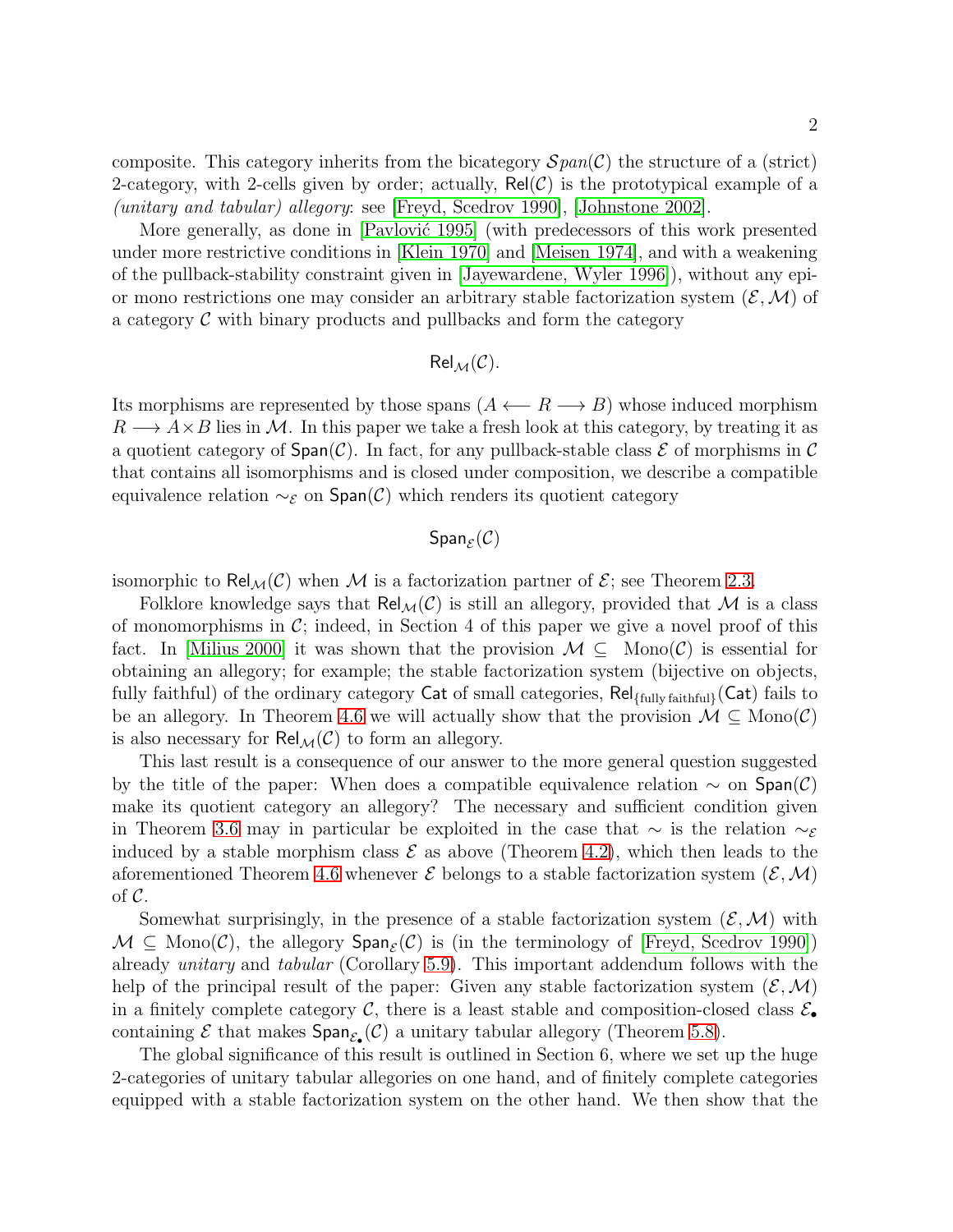construction of Theorem [5.8](#page-20-0) gives us a left adjoint to the 2-functor

$$
\mathsf{Map}:\mathfrak{U}\mathfrak{Tab}\mathfrak{AU}\longrightarrow \mathfrak{Stab}\mathfrak{Fact},
$$

which assigns to a unitary tabular allegory its category of (Lawverian) maps, equipped with its stable factorization system that makes it a regular category. With the Freyd-Scedrov Representation Theorem [\[Freyd, Scedrov 1990,](#page-26-2) 2.154], which lets us present  $\mathfrak{U}\mathfrak{S}\mathfrak{g}\mathfrak{V}\mathfrak{U}\mathfrak{U}$ as 2-equivalent to the full subcategory  $\Re$ egCat of  $\Im$ tab $\Im$ act, given by all regular categories, we see that every finitely complete category with a stable factorization system allows for a reflection into RegCat.

### 2. Categories of relations as quotients of the span category

Throughout this paper, we let  $C$  be a category with binary products and pullbacks.

For objects A, B in C, a span  $(f, g)$  in C with domain A and codomain B is given by a pair of morphisms

$$
A \xleftarrow{f} D \xrightarrow{g} B \ .
$$

These are the objects of the category  $\mathcal{S}pan(\mathcal{C})(A, B)$  whose morphisms  $u : (f, g) \longrightarrow (\tilde{f}, \tilde{g})$ are given by C-morphisms u with  $\tilde{f}u = f$  and  $\tilde{g}u = g$ , to be composed vertically as in C.



 $Span(\mathcal{C})$  becomes a bicategory when one composes the spans  $(f, g) : A \longrightarrow B$  and  $(h, k)$ :  $B \longrightarrow C$  horizontally via (a tacitly chosen) pullback in the usual fashion, as shown by



that is:

$$
(h,k)\circ (f,g):=(fh',kg').
$$

In this paper we are mostly interested in the quotient categories of the ordinary category

 $Span(\mathcal{C})$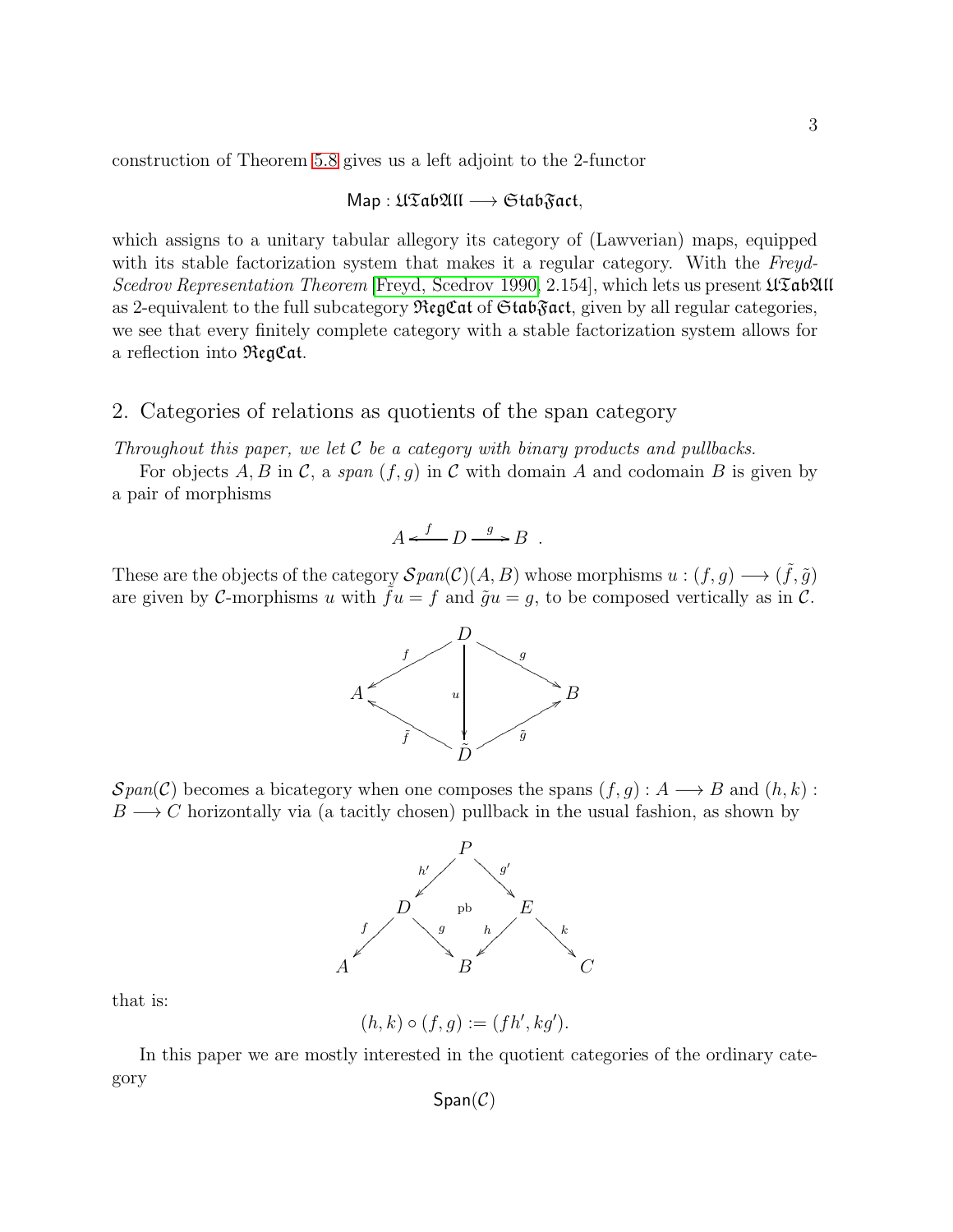whose objects are those of  $\mathcal{C}$ , and whose morphisms are (vertical) isomorphism classes of spans in  $\mathcal{C}$ , with their horizontal composition. For simplicity, we denote the (vertical) isomorphism class of  $(f, q)$  again by  $(f, q)$ . The category  $\text{Span}(\mathcal{C})$  comes with the involution

$$
(f,g)^{\circ} = (g,f),
$$

making it a self-dual category.

For a class  $\mathcal E$  of morphisms in  $\mathcal C$  we define:

<span id="page-3-0"></span>2.1. DEFINITION. (1) The class  $\mathcal E$  is a stable system in C if it contains the isomorphisms of  $\mathcal C$  and is closed under composition and stable under pullback in  $\mathcal C$ .

(2) For the stable system  $\mathcal E$  in  $\mathcal C$  and spans  $(f,g),(\tilde f,\tilde g): A\to B$ , using the vertical structure of the bicategory  $Span(\mathcal{C})$ , we define the relation  $\leq_{\mathcal{E}}$  by

$$
(f,g) \leq_{\mathcal{E}} (\tilde{f}, \tilde{g}) \iff \exists x \in \mathcal{E} \ (x : (f,g) \to (\tilde{f}, \tilde{g}) \text{ in } \mathcal{S}pan(\mathcal{C})).
$$

(3) Since the stable system  $\mathcal E$  contains the isomorphisms of  $\mathcal C$  and is closed under composition,  $\leq_{\mathcal{E}}$  is reflexive and transitive. The least equivalence relation on  $Span(\mathcal{C})$ containing  $\leq_{\mathcal{E}}$  is denoted by  $\sim_{\mathcal{E}}$ ; it is described by  $\leq_{\mathcal{E}}$ -zigzags:

$$
(f,g) \sim_{\mathcal{E}} (\tilde{f}, \tilde{g}) \iff \exists s \ge 1, (f_0, g_0), ..., (f_s, g_s) :
$$
  

$$
(f,g) = (f_0, g_0) \le_{\mathcal{E}} (f_1, g_1) \ge_{\mathcal{E}} (f_2, g_2) \le_{\mathcal{E}} ... \ge_{\mathcal{E}} (f_s, g_s) = (\tilde{f}, \tilde{g}).
$$

We denote the ∼ $_{\mathcal{E}}$ -equivalence classes of  $(f, g)$  by  $[f, g]_{\mathcal{E}}$ . (Note that, according to our notational convention above, for  $[f, g]_{\text{Iso}(\mathcal{C})}$  we write just  $(f, g)$ .) The horizontal composition of two classes  $A \xrightarrow{[f,g]_{\mathcal{E}}} B \xrightarrow{[h,k]_{\mathcal{E}}} C$  is defined by the horizontal composition of their representatives:

$$
[h,k]_{\mathcal{E}} \circ [f,g]_{\mathcal{E}} := [(h,k) \circ (f,g)]_{\mathcal{E}} = [fh',kg']_{\mathcal{E}}.
$$

To make sure that the quotient category

$$
\mathsf{Span}_{\mathcal{E}}(\mathcal{C}):=\mathsf{Span}(\mathcal{C})/\sim_{\mathcal{E}}
$$

is well defined, we have to show:

2.2. PROPOSITION. For a stable system  $\mathcal E$  in C, the equivalence relation  $\sim_{\mathcal E}$  is compatible with the (horizontal) composition of morphisms in  $Span(\mathcal{C})$ .

PROOF. Since we have the isomorphism  $(-)^\circ$ , we only need to show that, for  $(f, g)$ ,  $(m, n)$ :  $A \to B$  and  $(h, k) : B \to C$ , one has the implication

$$
(f,g) \sim_{\mathcal{E}} (m,n) \Longrightarrow (h,k) \circ (f,g) \sim_{\mathcal{E}} (h,k) \circ (m,n).
$$

In fact, it is sufficient to show this implication when  $\sim_{\mathcal{E}}$  is replaced by  $\leq_{\mathcal{E}}$ . Hence, we just show:

$$
(f,g) \leq_{\mathcal{E}} (\tilde{f}, \tilde{g}) : A \to B, (h,k) : B \to C \Longrightarrow (h,k) \circ (f,g) \leq_{\mathcal{E}} (h,k) \circ (\tilde{f}, \tilde{g}).
$$

To this end, with  $x:(f,g)\to(\tilde{f},\tilde{g})$  for  $x\in\mathcal{E}$ , and with  $(h',g')=\text{pb}(g,h)$  as above and  $(\tilde{h}', \tilde{g}') = \text{pb}(\tilde{g}, h)$ , one obtains a unique morphism x' making the diagram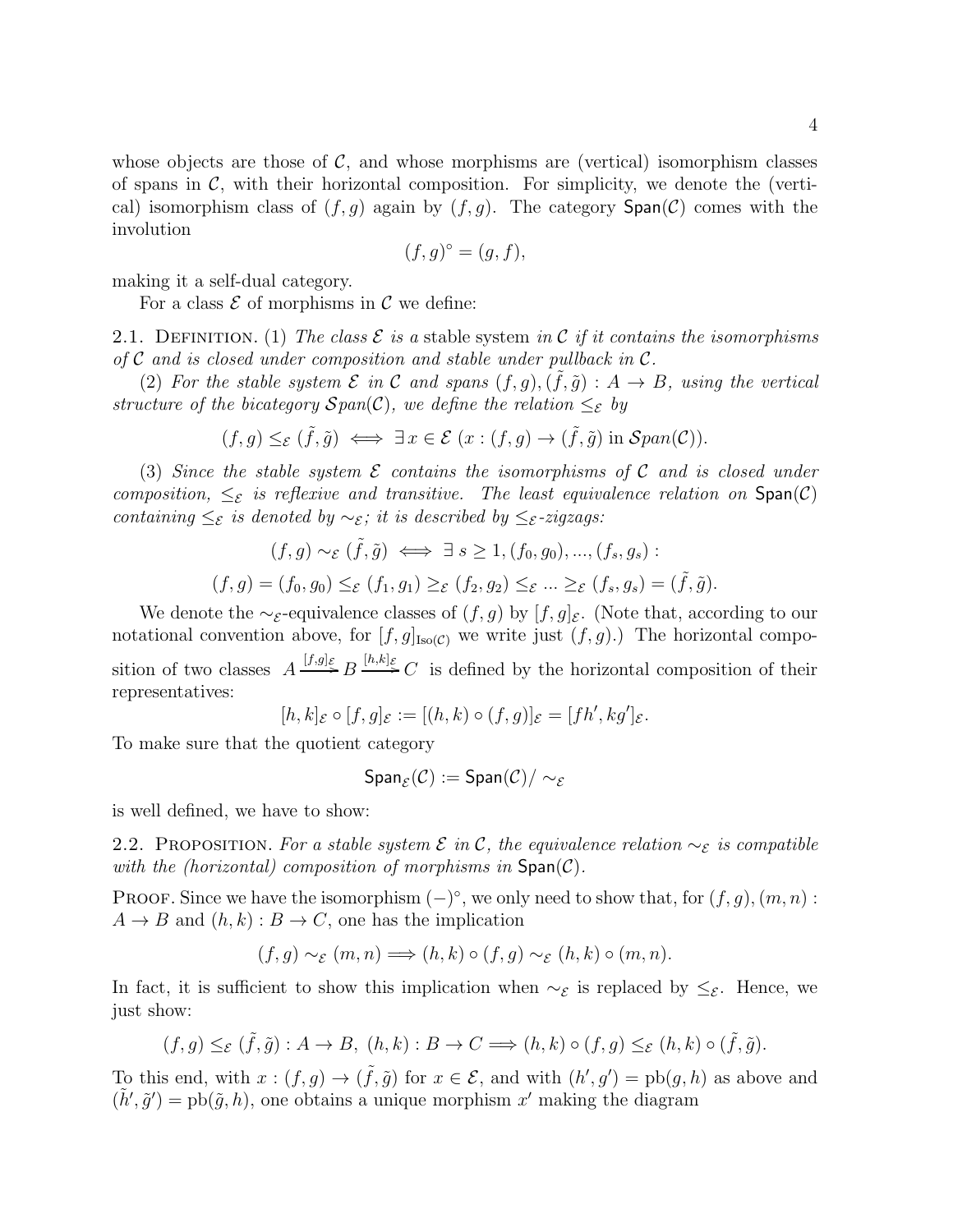

commute. With the outer rectangle and the right square being pullback diagrams, so is the left square. Hence, as a pullback of x, also x' lies in  $\mathcal{E}$ , which shows  $(h, k) \circ (f, g) \leq_{\mathcal{E}}$  $(h, k) \circ (\tilde{f}, \tilde{g}).$  $\blacksquare$ 

If the morphism class  $\mathcal E$  belongs to a (pullback-)stable factorization system  $(\mathcal E,\mathcal M)$ in C, then  $\mathcal E$  is certainly a stable system, and we may construct the quotient category Span<sub>E</sub>(C). On the other hand, granted the existence of binary products in C, still *without* assuming that  $\mathcal M$  be a class of monomorphisms in C, we may also form the category

 $Rel_{\mathcal{M}}(\mathcal{C})$ 

of M-relations in C (see [\[Milius 2000\]](#page-26-6)); its objects are the objects of C, and a morphism  $(f, g) : A \to B$  is (the isomorphism class of) a span in C such that  $\langle f, g \rangle : D \to A \times B$ lies in M; its composite with  $(h, k) : B \to C$  in  $\text{Rel}_M(\mathcal{C})$  is defined by

$$
(h,k)\cdot (f,g):=(p_1m,p_2m),
$$

where m is the M-part of the  $(\mathcal{E}, \mathcal{M})$ -factorization of  $\langle fh', kg' \rangle : P \to A \times C$ , with  $p_1, p_2$ denoting the projections of the product  $A \times C$ .



We note that, for a span  $(f, g)$  with the decomposition  $\langle f, g \rangle = me$  where  $m \in \mathcal{M}$  and  $e \in \mathcal{E}$ , one clearly has  $[f, g]_{\mathcal{E}} = [\pi_1 m, \pi_2 m]_{\mathcal{E}}$ , where  $\pi_1$  and  $\pi_2$  are the projections of  $A \times B$ .

<span id="page-4-0"></span>2.3. THEOREM. For a stable factorization system  $(\mathcal{E}, \mathcal{M})$  in a finitely complete category C, the categories

$$
\mathsf{Rel}_{\mathcal{M}}(\mathcal{C}) \cong \mathsf{Span}_{\mathcal{E}}(\mathcal{C})
$$

are isomorphic. If C is a regular category, with  $\mathcal{E} = \text{RegEpi}(\mathcal{C})$ ,  $\mathcal{M} = \text{Mono}(\mathcal{C})$  and  $Rel(C) = Rel_{\mathcal{M}}(C)$ , one has in particular

$$
\mathsf{Rel}(\mathcal{C}) \cong \mathsf{Span}_{\mathcal{E}}(\mathcal{C}).
$$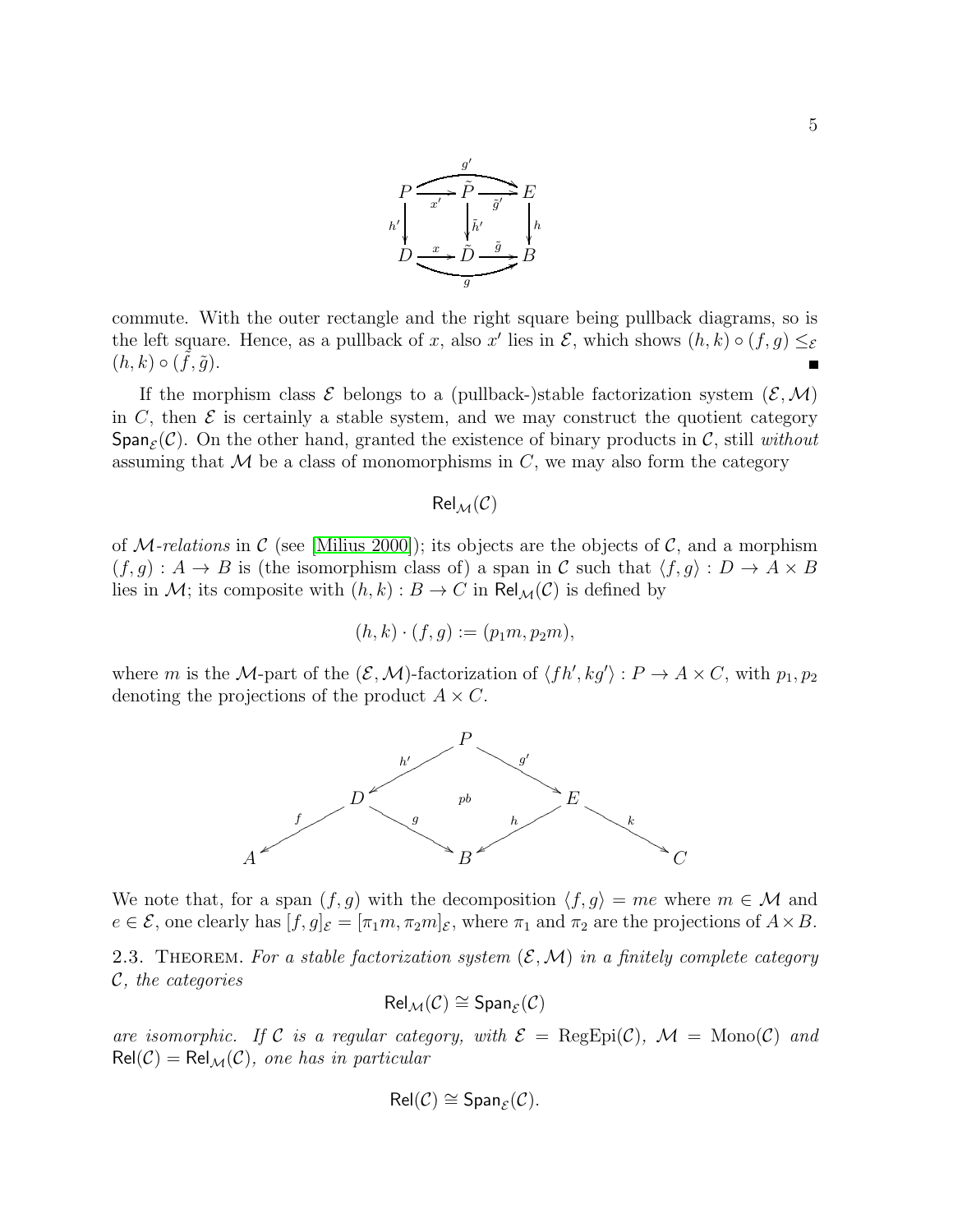PROOF. For every M-relation  $(f, g) : A \to B$  one has the induced ∼ $_{\mathcal{E}}$ -equivalence class  $S(f,g) = [f,g]_{\mathcal{E}}$  of the span  $(f,g)$ . With the note above the Theorem it follows immediately that one obtains a functor  $S: \text{Rel}_{\mathcal{M}}(\mathcal{C}) \longrightarrow \text{Span}_{\mathcal{E}}(\mathcal{C})$  which maps objects identically.

Conversely we show that taking  $[f, g]_{\mathcal{E}} : A \rightarrow B$  to the M-relation  $R[f, g]_{\mathcal{E}} =$  $(\pi_1 m, \pi_2 m) : A \to B$ , with m the M-part of  $\langle f, g \rangle$ , defines a functor R : Span $_{\mathcal{E}}(\mathcal{C}) \longrightarrow$ Rel<sub>M</sub>(C). Indeed, to show that R is well-defined, we suppose that  $(f, g) \leq_{\mathcal{E}} (h, k)$ , so that  $he = f$  and  $ke = g$  for some  $e \in \mathcal{E}$ . This means  $\langle f, g \rangle = \langle h, k \rangle e$ , which implies that the M-part of  $\langle f, g \rangle$  is isomorphic to the M-part of  $\langle h, k \rangle$ .

To show that R preserves the composition, let  $A \xrightarrow{[f,g]\varepsilon} B \xrightarrow{[h,k]\varepsilon} C$  be a pair of morphisms in  $\textsf{Span}_{\mathcal{E}}(\mathcal{C})$  and  $\langle f, g \rangle = me$  and  $\langle h, k \rangle = m'e'$  for  $e, e' \in \mathcal{E}$  and  $m, m' \in \mathcal{M}$ . In the following diagram,  $f_1, g_1, h_1, k_1$  are defined to make the bottom triangles with the product projections  $\pi_1, \pi_2, p_1, p_2$  commute, and  $g', h', g'_1, h'_1$  are such that  $gh' = hg'$  and  $g_1h'_1 = h_1g'_1$  become pullback squares.



Let  $A \leftarrow q_1 A \times C \xrightarrow{q_2} C$  be product projections and n be the M-part of the morphism  $\langle f_1h'_1, k_1g'_1 \rangle : Q \to A \times C$ . Then we have

$$
[h,k]_{\mathcal{E}} \circ [f,g]_{\mathcal{E}} = [h_1,k_1]_{\mathcal{E}} \circ [f_1,g_1]_{\mathcal{E}} = [f_1h'_1,k_1g'_1]_{\mathcal{E}} = [q_1n,q_2n]_{\mathcal{E}},
$$

and the functoriality of  $R$  may be seen easily now:

$$
R([h,k]_{\mathcal{E}} \circ [f,g]_{\mathcal{E}}) = R[q_1n, q_2n]_{\mathcal{E}} = (q_1n, q_2n) = (h_1,k_1) \cdot (f_1,g_1) = R[h,k]_{\mathcal{E}} \cdot R[f,g]_{\mathcal{E}}.
$$

The identities  $RS = Id$  and  $SR = Id$  follow directly from the definitions of S and R.

### 3. Allegories arising as quotients of span categories

Recall that an *allegory* [\[Freyd, Scedrov 1990\]](#page-26-2) is a category  $A$  such that

• A is poset-enriched, so that each hom-set carries a partial order which is preserved by the composition  $\cdot$  of  $\mathcal{A}$ ;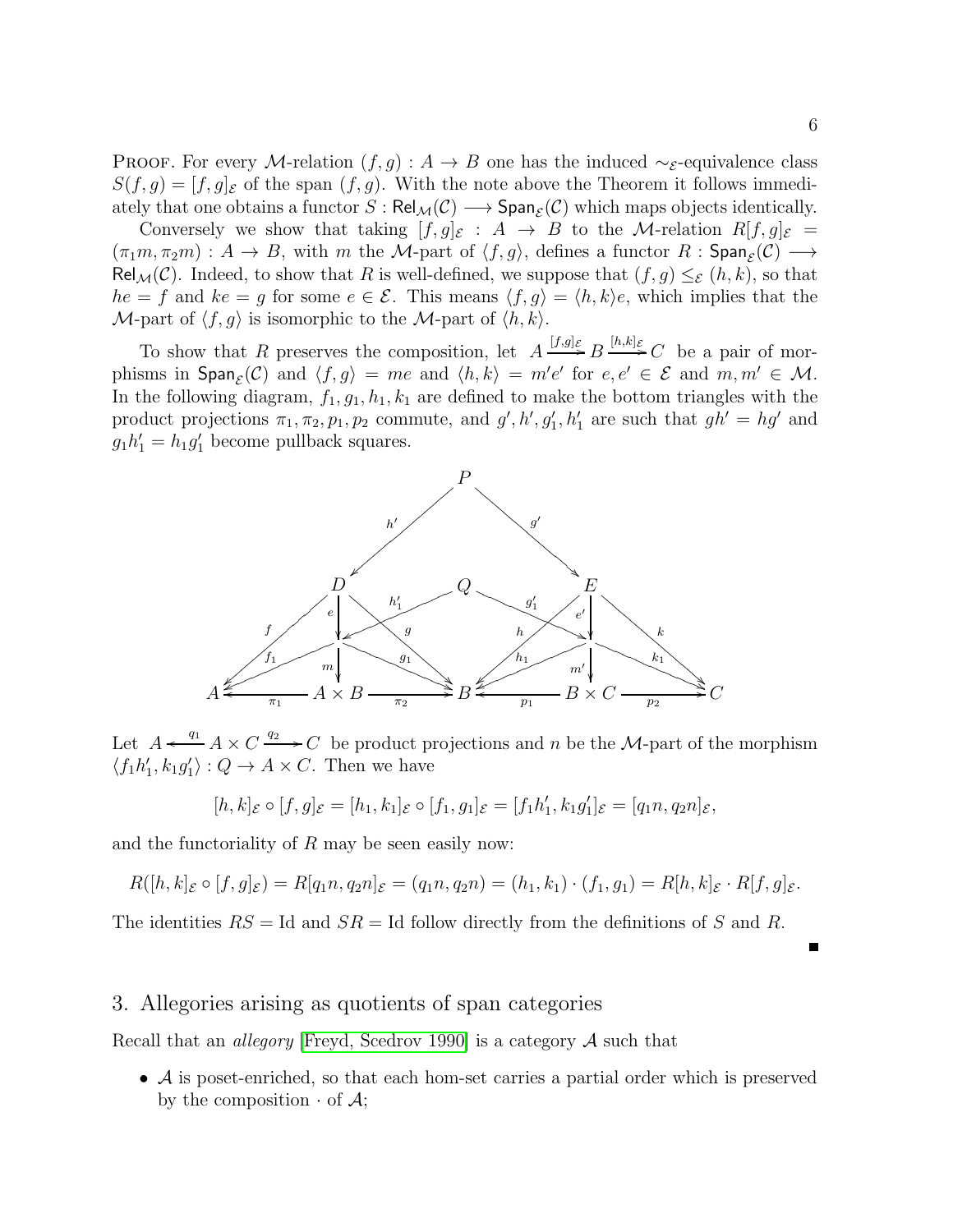- A carries an involution  $(-)^\circ : \mathcal{A}^{\text{op}} \to \mathcal{A}, i.e.,$  a contravariant self-inverse functor;
- binary infima exist in each hom-set, and the involution preserves them;
- Freyd's modular law holds in  $\mathcal{A}$ :

$$
(s \cdot r) \wedge t \leq s \cdot (r \wedge (s^{\circ} \cdot t)),
$$

for all  $r : A \to B$ ,  $s : B \to C$ ,  $t : A \to C$  in A.

Of the various derived rules valid in an allegory, we will use in particular the special modular law:

$$
r \leq r \cdot r^{\circ} \cdot r
$$

for all morphisms r in  $\mathcal A$  (see [\[Freyd, Scedrov 1990,](#page-26-2) 2.112]); indeed, with Freyd's modular law, one has

$$
r \le (r \cdot 1) \land r \le r \cdot (1 \land (r^{\circ} \cdot r)) \le r \cdot (r^{\circ} \cdot r).
$$

As mentioned in the Introduction, the standard example of an allegory is the category  $Rel(\mathcal{C})$  for a regular category  $\mathcal{C}$ , and this fact may be generalized to the case of a stable factorization system  $(\mathcal{E},\mathcal{M})$  in C, provided that M is a class of monomorphisms in C; indeed, Corollary [4.3](#page-13-1) provides a novel proof that  $\text{Rel}_{\mathcal{M}}(\mathcal{C})$  is an allegory under this pro-vision. In Theorem [4.6](#page-14-0) we prove that the provision  $M \subseteq \text{Mono}(\mathcal{C})$  is actually necessary for  $\text{Rel}_{\mathcal{M}}(\mathcal{C})$  being an allegory.

Since, in the presence of a stable factorization system,  $\text{Rel}_{\mathcal{M}}(\mathcal{C})$  has been presented as a quotient of  $Span(\mathcal{C})$  (see Theorem [2.3\)](#page-4-0), without any reference to such a system it is natural to ask what it takes for an equivalence relation  $\sim$  on  $\text{Span}(\mathcal{C})$  to make the quotient category with its horizontal composition an allegory.

To answer this question, we first recall that one trivially has the involution

$$
\mathsf{Span}(\mathcal{C})^{\mathrm{op}} \to \mathsf{Span}(\mathcal{C}), \ (f, g) \mapsto (f, g)^{\circ} = (g, f).
$$

Next, the hom-sets of  $Span(\mathcal{C})$  inherit from the local categories of the bicategory  $Span(\mathcal{C})$ a (up to isomorphism) commutative and associative operation which, by the isomorphism

$$
\mathcal{S}\text{pan}(\mathcal{C})(A, B) \cong \mathcal{C}/A \times B
$$

for all objects  $A, B$  in  $C$ , is given by the direct product in the comma category on the right. Denoting the direct product in  $\mathcal{C}/A \times B$  of (the induced arrows to  $A \times B$  of) spans  $(f, g), (p, q) : A \to B$  by  $(f, g) \wedge (p, q)$ , we observe that it is constructed by pullback in C, as

$$
(f,g) \wedge (p,q) = (\pi_1 d, \pi_2 d),
$$
 with  $d = \langle f, g \rangle \rho_1 = \langle p, q \rangle \rho_2$ ,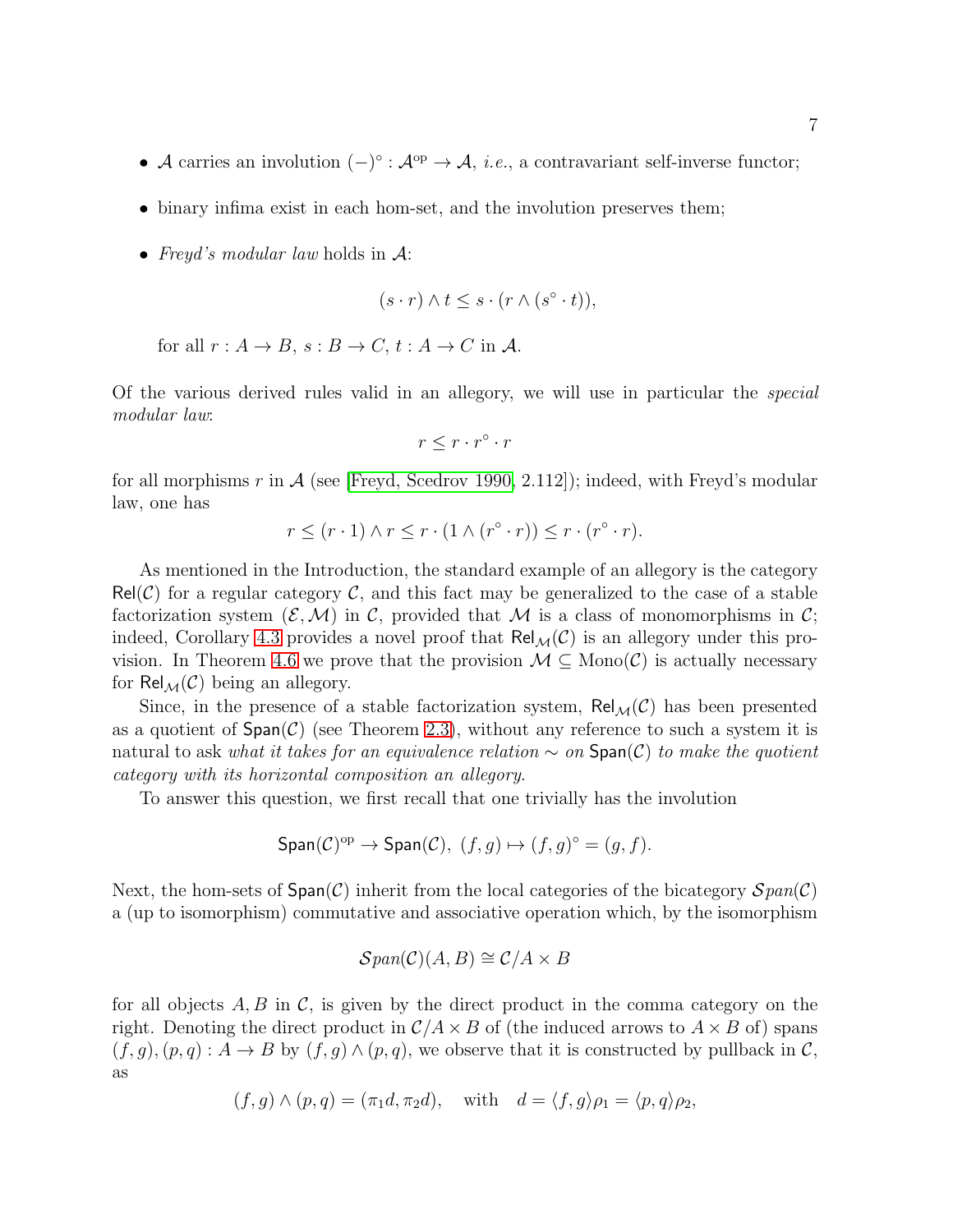where  $\rho_1, \rho_2$  are pullback projections and  $\pi_1, \pi_2$  are product projections in C.



As an operation on the hom-sets of  $Span(\mathcal{C})$ ,  $\wedge$  is (strictly) commutative and associative; furthermore,  $(\pi_1, \pi_2)$  is neutral in  $\textsf{Span}(\mathcal{C})(A, B)$  with respect to  $\wedge$ . More importantly, the diagram above shows immediately that  $(f, g) \wedge (p, q)$  may be presented as a horizontal composite, as in formula (1) of the following proposition, which also lists three further important observations.

<span id="page-7-0"></span>3.1. PROPOSITION. For all spans  $(f, g), (p, q) : A \rightarrow B, (h, k) : B \rightarrow C, (m, n) : A \rightarrow C$ one has:

- (1)  $(f, g) \wedge (p, q) = (\langle p, q \rangle, q) \circ (f, \langle f, g \rangle)$  (meet via composition);
- (2)  $(f, f) \wedge (1_A, 1_A) = (f, f)$  (meet neutrality of identity morphisms);
- (3) there is a canonical 2-cell

 $d : (h, k) \circ ((f, q) \wedge (p, q)) \longrightarrow ((h, k) \circ (f, q)) \wedge ((h, k) \circ (p, q))$ 

in  $Span(\mathcal{C})$ , witnessing the lax distributivity of the composition over meet;

(4) there is a canonical 2-cell

$$
c: ((h,k) \circ (f,g)) \wedge (m,n) \longrightarrow (h,k) \circ ((f,g) \wedge ((h,k) \circ (m,n)))
$$

in  $Span(\mathcal{C})$ , which we call the Freyd modularity morphism of the given spans.

PROOF. Formula (1) follows from the above diagram, and (2) follows easily from the definition. For proving (3), we let the composites  $(h, k) \circ (f, g)$  and  $(h, k) \circ (p, q)$  be constructed by the pullback squares of the diagrams



and the meets  $(f, g) \wedge (p, q)$  and  $((h, k) \circ (f, g)) \wedge ((h, k) \circ (p, q)))$  by the pullback diagrams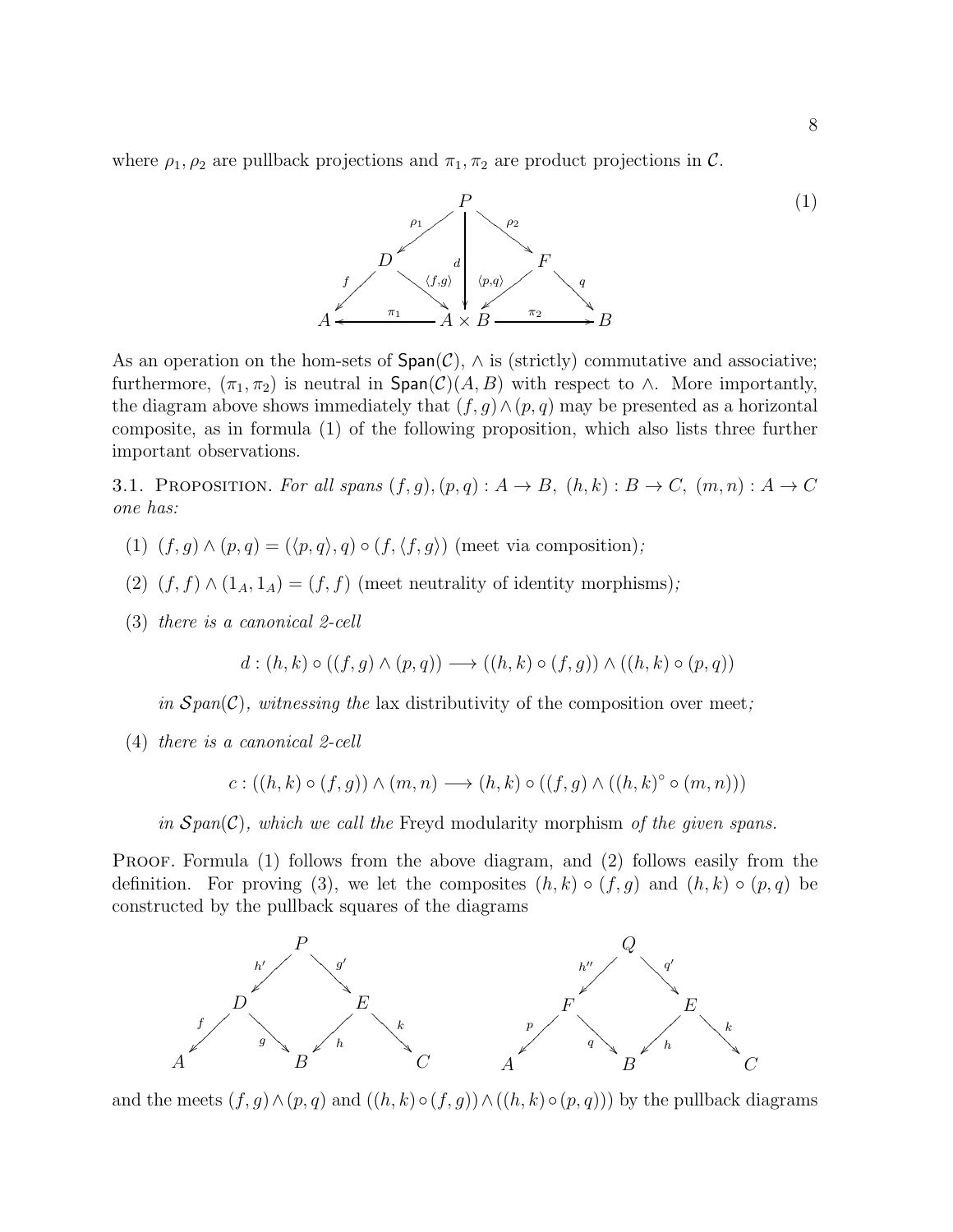

With the composite  $(h, k) \circ ((f, g) \wedge (p, q))$  given by



one first obtains the morphisms  $x : W \to P$ ,  $y : W \to Q$ , uniquely determined by  $h'x = u_1w_1, g'x = w_2, h''y = u_2w_1, q'y = w_2$ , and then the unique morphism  $d: W \to V$ with  $v_1d = x$ ,  $v_2d = y$ . One readily checks that d is the desired 2-cell of spans.

For showing (4), we let the composites  $(h, k) \circ (f, g)$  and  $(h, k) \circ (m, n)$  be constructed by the pullback squares of the diagrams



and the meets  $((h,k)\circ (f,g)) \wedge (m,n)$  and  $(f,g) \wedge ((h,k) \circ (m,n))$  by the pullback diagrams



One readily verifies that there is a unique morphism  $a: S \to Q$  satisfying  $k'a = s_2$ ,  $n'a =$  $g's_1$ , and then a unique morphism  $b: S \to T$  with  $t_1b = h's_1$ ,  $t_2b = a$ . With the diagram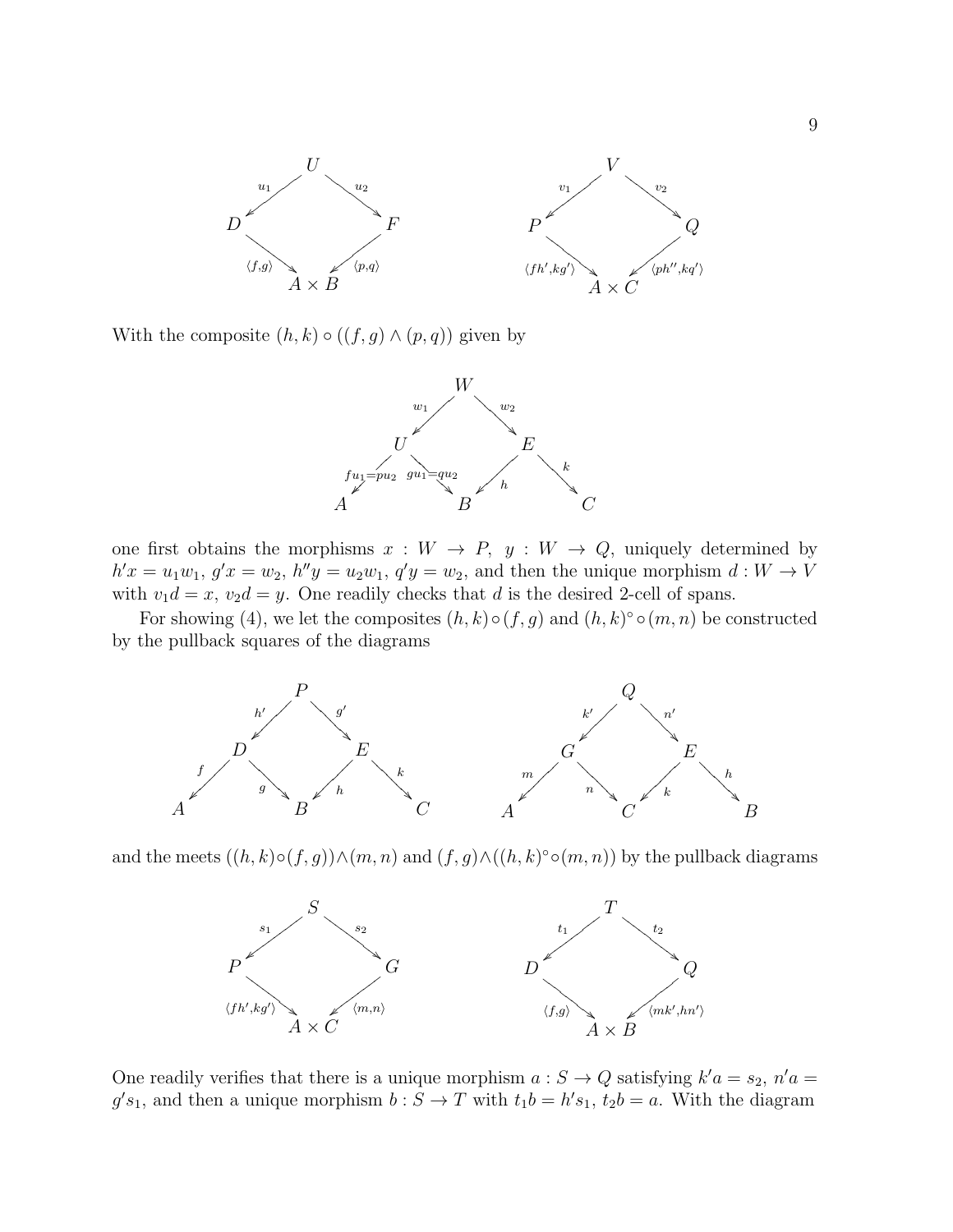

displaying the span  $(h, k) \circ ((f, g) \land ((h, k) \circ (m, n)))$ , we finally obtain the unique morphism  $c: S \to R$  in C with  $r_1c = b, r_2c = n'a$ . The identities  $(f t_1r_1)c = ft_1b = fh's$  and  $(kr_2)c = kn'a = kg's_1 = ns_2$  show that c is in fact the desired 2-cell of spans.

We will return to items (2–4) of Proposition [3.1](#page-7-0) only in Theorem [3.6.](#page-11-0) Item (1) helps us to first specify the properties of an equivalence relation for spans which will enable us to form a quotient category that inherits the operations  $(-)^\circ$  and  $\wedge$ , as follows.

3.2. DEFINITION. Let  $\sim$  be a relation for spans in C such that only spans with the same domain and codomain may be related, and that vertically isomorphic spans are always related (so that  $\sim$  is reflexive for the isomorphism classes of spans). We call  $\sim$ 

- inv(olution)-compatible if  $(f, g) \sim (\tilde{f}, \tilde{g})$  implies  $(g, f) \sim (\tilde{g}, \tilde{f})$ ;
- comp(osition)-compatible if  $(f, g) \sim (\tilde{f}, \tilde{g})$  implies  $(h, k) \circ (f, g) \sim (h, k) \circ (\tilde{f}, \tilde{g})$ ;
- meet-compatible if  $(f, g) \sim (\tilde{f}, \tilde{g})$  implies  $(f, \langle f, g \rangle) \sim (\tilde{f}, \langle \tilde{f}, \tilde{g} \rangle)$ ,

whenever  $(f, g), (\tilde{f}, \tilde{g}) : A \to B$ ,  $(h, k) : B \to C$ . If  $\sim$  enjoys all three properties, we will simply say that  $\sim$  is compatible.

When  $\sim$  is inv-compatible, it is easy to see that then  $\sim$  is

• comp-compatible if, and only if,  $(h, k) \sim (\tilde{h}, \tilde{k})$  implies  $(h, k) \circ (f, g) \sim (\tilde{h}, \tilde{k}) \circ (f, g)$ ,

and when  $\sim$  is inv- and comp-compatible, then  $\sim$  is

• meet-compatible if, and only if,  $(f, g) \sim (\tilde{f}, \tilde{g})$  implies  $(\langle f, g \rangle, g) \sim (\langle \tilde{f}, \tilde{g} \rangle, \tilde{g})$ .

For the last claim, exploit the defining property for  $(g, f) \sim (\tilde{g}, \tilde{f})$  and observe that one has  $(g, \langle f, g \rangle) = (1_{B \times A}, t) \circ (g, \langle g, f \rangle)$ , with the "twist" morphism  $t : B \times A \rightarrow A \times B$ .

It is a routine exercise, and a fact used frequently in this paper, that each of the three compatibility properties is inherited from the given relation by the least equivalence relation generated by it.

For a compatible equivalence relation  $\sim$  for spans in C, we denote the  $\sim$ -equivalence class of  $(f, g)$  by  $[f, g]_{\sim}$ , or just by  $[f, g]$  when the context makes it clear which relation ∼ we are referring to. We can now define

- $[f, g]^\circ := [g, f];$
- $[h, k] \circ [f, q] := [(h, k) \circ (f, q)]$ ;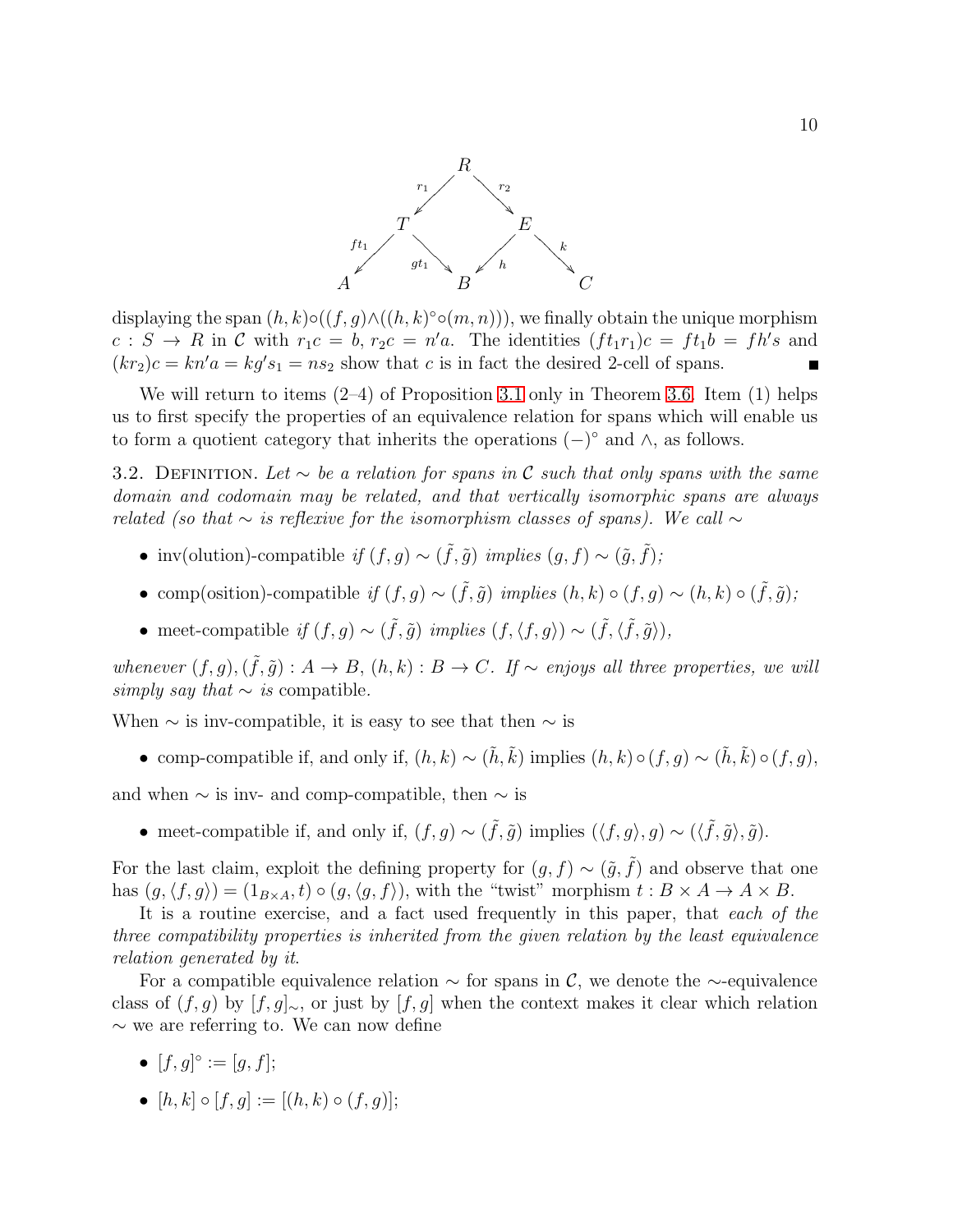•  $[f, g] \wedge [p, q] := [(f, g) \wedge (p, q)].$ 

One can easily verify that the above operations are well-defined for ∼-equivalence classes. Writing

Span∼(C)

for the resulting quotient category with its horizontal composition, we can now summarize our observations, as follows:

<span id="page-10-1"></span>3.3. PROPOSITION. For a compatible equivalence relation  $\sim$  for spans in C, the quotient category  $\text{Span}_{\sim}(\mathcal{C})$  carries an involution  $(-)^\circ$  :  $\text{Span}_{\sim}(\mathcal{C})^{\text{op}} \to \text{Span}_{\sim}(\mathcal{C})$  and a commutative, associative binary operation  $\wedge$  that is preserved by the involution. The two operations are determined by the property that the projection functor  $Span(\mathcal{C}) \rightarrow Span(\mathcal{C})$  becomes a homomorphism with respect to them.

We can now narrow down the question posed at the beginning of this section and ask, under which condition on a compatible equivalence relation ∼ the quotient category  $Span(0)$  may become an allegory when equipped with the involution and the meet operation as described by the proposition. For the meet operation to induce a partial order on the hom-sets one needs the idempotency law  $[f, g] \wedge [f, g] = [f, g]$  to hold in  $\text{Span}_{\sim}(\mathcal{C})$ . The following definition describes an easy sufficient condition for that law to hold, which will turn out to be necessary as well.

<span id="page-10-2"></span>3.4. DEFINITION. We call a relation  $\sim$  for C-spans allegorical if

$$
(1_A, f) \sim (f, f) \circ (1_A, f)
$$

for all morphisms  $f : A \to B$  in C. If  $\sim$  is inv-compatible, this condition is equivalent to

$$
(f,1_A) \sim (f,1_A) \circ (f,f)
$$

for all morphisms f. Note that, with the graph functor

$$
\Gamma: \mathcal{C} \to \text{Span}(\mathcal{C}), \ (f: A \to B) \longmapsto ((1_A, f): A \to B),
$$

these conditions may also be written as  $\Gamma f \sim \Gamma f \circ (\Gamma f) \circ \Gamma f$  or  $(\Gamma f) \circ \sim (\Gamma f) \circ \Gamma f \circ (\Gamma f) \circ$ , simply because every span  $(f, g)$  may be written as

$$
(f,g) = \Gamma g \circ (\Gamma f)^{\circ}.
$$

The following lemma is fundamental for our further investigations:

<span id="page-10-0"></span>3.5. LEMMA. Let the relation  $\sim$  for C-spans be inv- and comp-compatible and allegorical. If there exists a 2-cell  $u:(f,g)\to (p,q)$  in  $Span(\mathcal{C})$ , then

$$
(f,g)\wedge (p,q)\sim (f,g).
$$

In particular, for all spans  $(f, g)$  one has  $(f, g) \wedge (f, g) \sim (f, g)$ .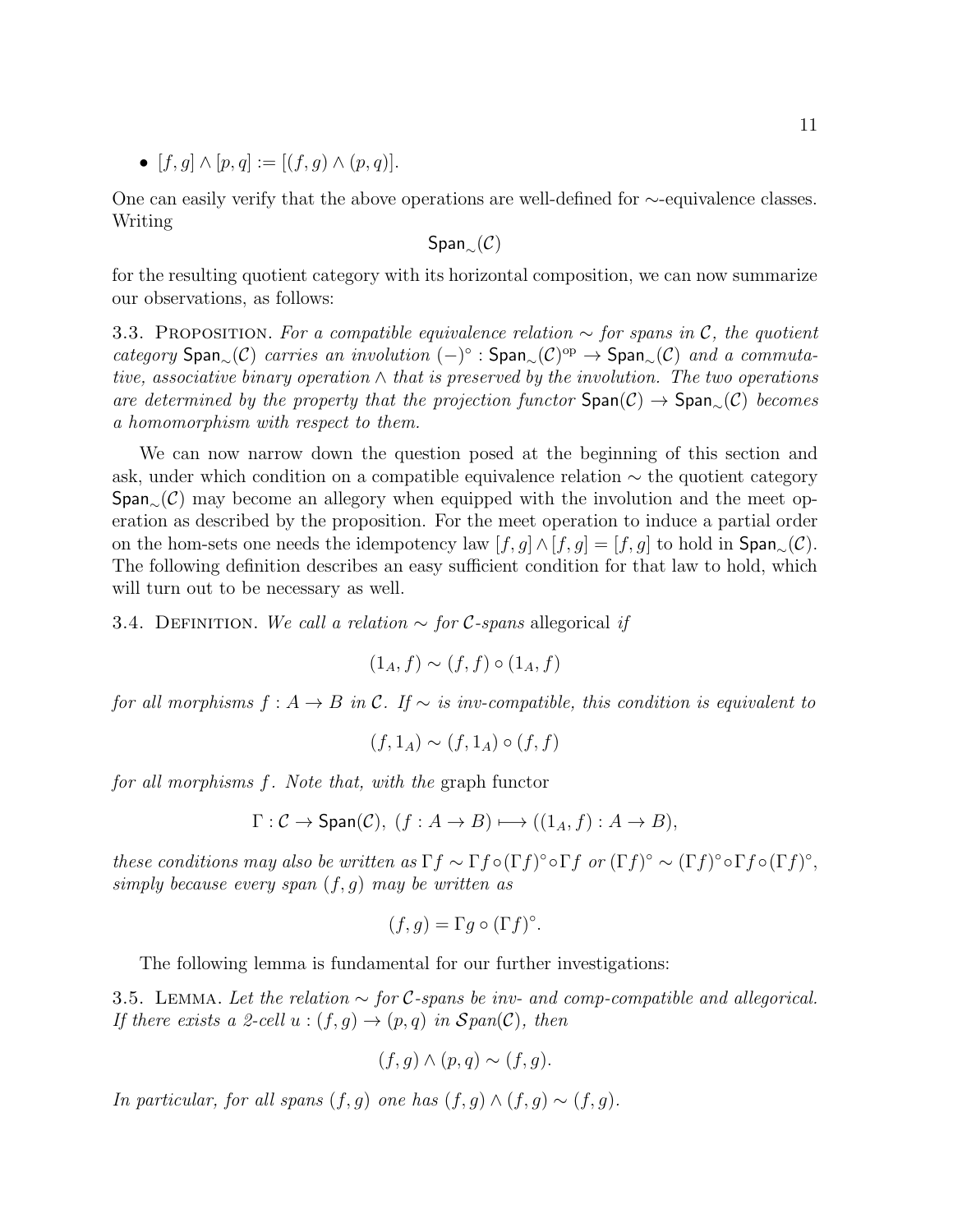**PROOF.** Putting  $r = \langle f, g \rangle : D \to A \times B$ ,  $s = \langle p, q \rangle : E \to A \times B$ , so that  $su = r$ , and denoting by  $\pi_2$  :  $A \times B \to B$  the product projection, under the assumptions on  $\sim$  we obtain

$$
(f,g) \land (p,q) = (s,q) \circ (f,r)
$$
  
=  $(1_{A \times B}, \pi_2) \circ (s,s) \circ (1_E, s) \circ (f, u)$   
 $\sim (1_{A \times B}, \pi_2) \circ (1_E, s) \circ (f, u)$   
=  $(1_E, q) \circ (f, u)$   
=  $(f, g).$ 

With Proposition [3.1,](#page-7-0) our Lemma [3.5](#page-10-0) facilitates the proof of the following theorem.

<span id="page-11-0"></span>3.6. THEOREM. For a compatible equivalence relation  $\sim$  for spans, the operations  $(-)^{\circ}$ and ∧ of Proposition [3.3](#page-10-1) make  $Span_{\sim}(\mathcal{C})$  an allegory if, and only if,  $\sim$  is allegorical.

PROOF. Suppose first that  $Span_{\alpha}(\mathcal{C})$  is an allegory, with the operations as described. Hence, its hom-sets carry the partial order induced by  $\wedge$ , that is:

$$
(*) \qquad [f,g] \leq [m,n] \Longleftrightarrow [f,g] \wedge [m,n] = [f,g].
$$

By first applying the special modular law and then Proposition [3.1\(](#page-7-0)2) we obtain for all  $f: A \to B$  in C the inequalities

$$
[1_A, f] \leq [1_A, f] \circ [1_A, f]^{\circ} \circ [1_A, f]
$$
  
=  $[f, f] \circ [1_A, f]$   
=  $([f, f] \wedge [1_B, 1_B]) \circ [1_A, f]$   
 $\leq [1_B, 1_B] \circ [1_A, f]$   
=  $[1_A, f]$ .

Consequently,  $(1_A, f) \sim (f, f) \circ (1_A, f)$ , as desired.

Conversely, assuming  $\sim$  to be allegorical, by Proposition [3.3](#page-10-1) and Lemma [3.5,](#page-10-0) Span<sub>∼</sub>(C) carries the involution  $(-)^\circ$  and the operation  $\wedge$  which induces a partial order on the homsets, as in (∗) above. Furthermore, from Proposition [3.1\(](#page-7-0)3) and Lemma [3.5](#page-10-0) one obtains

$$
[h,k] \circ ([f,g] \wedge [p,q]) \leq ([h,k] \circ [f,g]) \wedge ([h,k] \circ [p,q]),
$$

which renders the composition of  $Span_\sim(\mathcal{C})$  monotone. Likewise, Proposition [3.1\(](#page-7-0)4) and Lemma [3.5](#page-10-0) show that Freyd's modular law holds in  $Span_{\sim}(\mathcal{C})$ .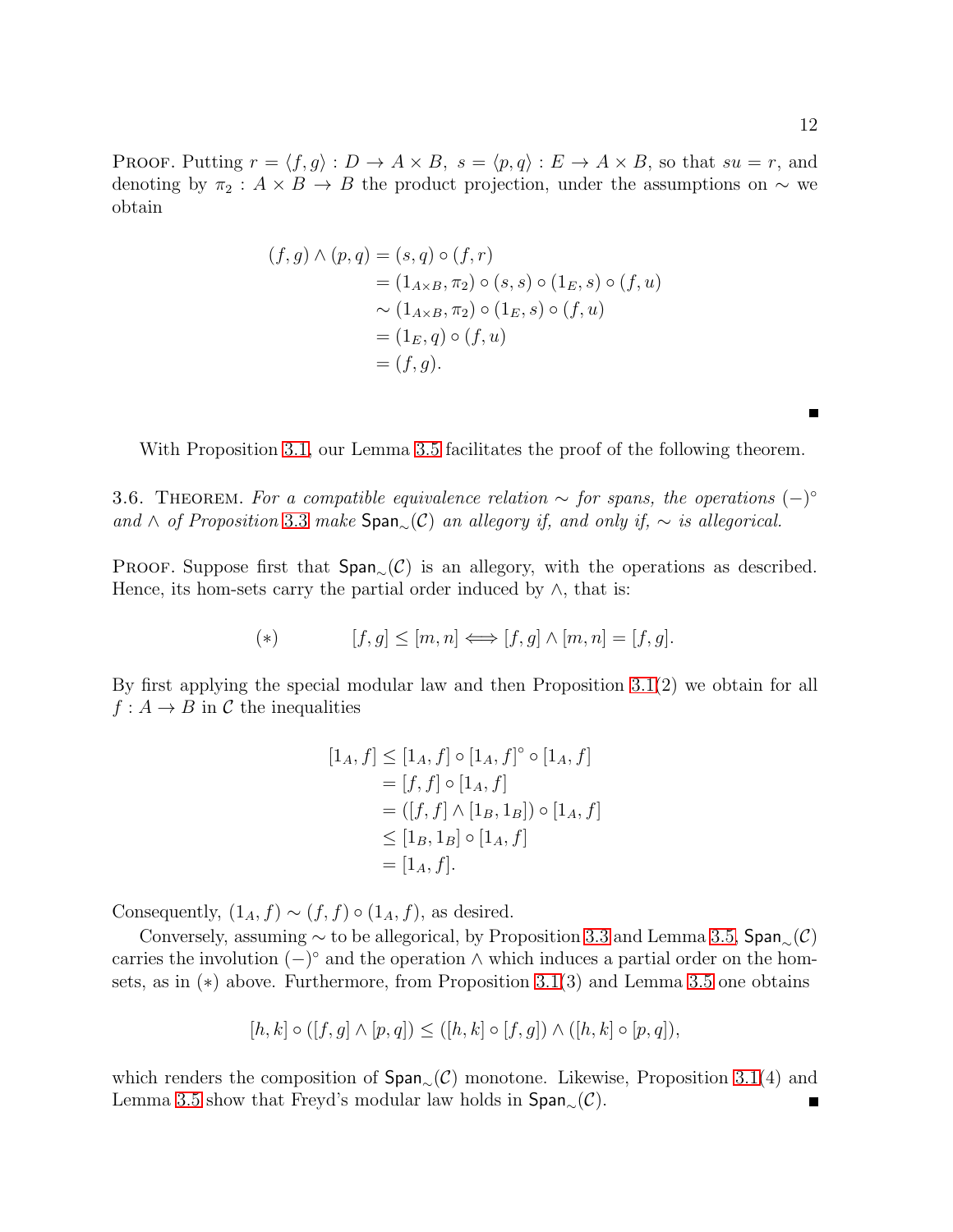The existence of a 2-cell  $u:(f,g)\to (p,q)$  as in Lemma [3.5](#page-10-0) describes the natural preorder for spans, seen as the objects of the local categories of the bicategory  $\mathcal{S}$ pan( $\mathcal{C}$ ). Considering their reflection onto posets produces the largest allegorical quotient of  $Span(\mathcal{C})$ , as follows:

3.7. COROLLARY. There is a least compatible and allegorical equivalence relation  $\approx$  on  $Span(\mathcal{C})$ , described by

$$
(f,g) \approx (p,q) \Longleftrightarrow \exists u, v \ (u: (f,g) \rightarrow (p,q), \ v: (p,q) \rightarrow (f,g)).
$$

Consequently, for every compatible and allegorical relation  $\sim$  on  $Span(\mathcal{C})$ , one has a projection functor

$$
\mathsf{Span}_\approx(\mathcal{C}) \to \mathsf{Span}_\sim(\mathcal{C}), \ [f,g]_\approx \mapsto [f,g]_\sim,
$$

which maps objects identically and is a morphism of allegories, i.e., it preserves the involution and the binary meet.

PROOF. One routinely shows that, when defining the relation  $\approx$  as described, one obtains a compatible and allegorical equivalence relation. Considering any compatible and allegorical equivalence relation ∼, with Lemma [3.5](#page-10-0) one obtains immediately the implication

$$
(f,g) \approx (p,q) \Longrightarrow (f,g) \sim (p,q),
$$

which confirms the first claim. The second claim is an obvious consequence of the first one.

### 4. Allegories arising from stable systems

As an easy exercise one shows that for every stable system  $\mathcal E$  in  $\mathcal C$  the equivalence relation  $~\sim$ ε of Definition [2.1\(](#page-3-0)1) is compatible. The next step is to consider the question under which conditions  $\sim_{\mathcal{E}}$  will be allegorical. To this end, we first give a simplified description of the relation  $\sim_{\mathcal{E}}$ , as follows.

<span id="page-12-0"></span>4.1. LEMMA. For a stable system  $\mathcal E$  in  $\mathcal C$ , one has  $(f, g) \sim_{\mathcal E} (h, k)$  if, and only if, there are  $x, y \in \mathcal{E}$  such that the following diagram commutes.

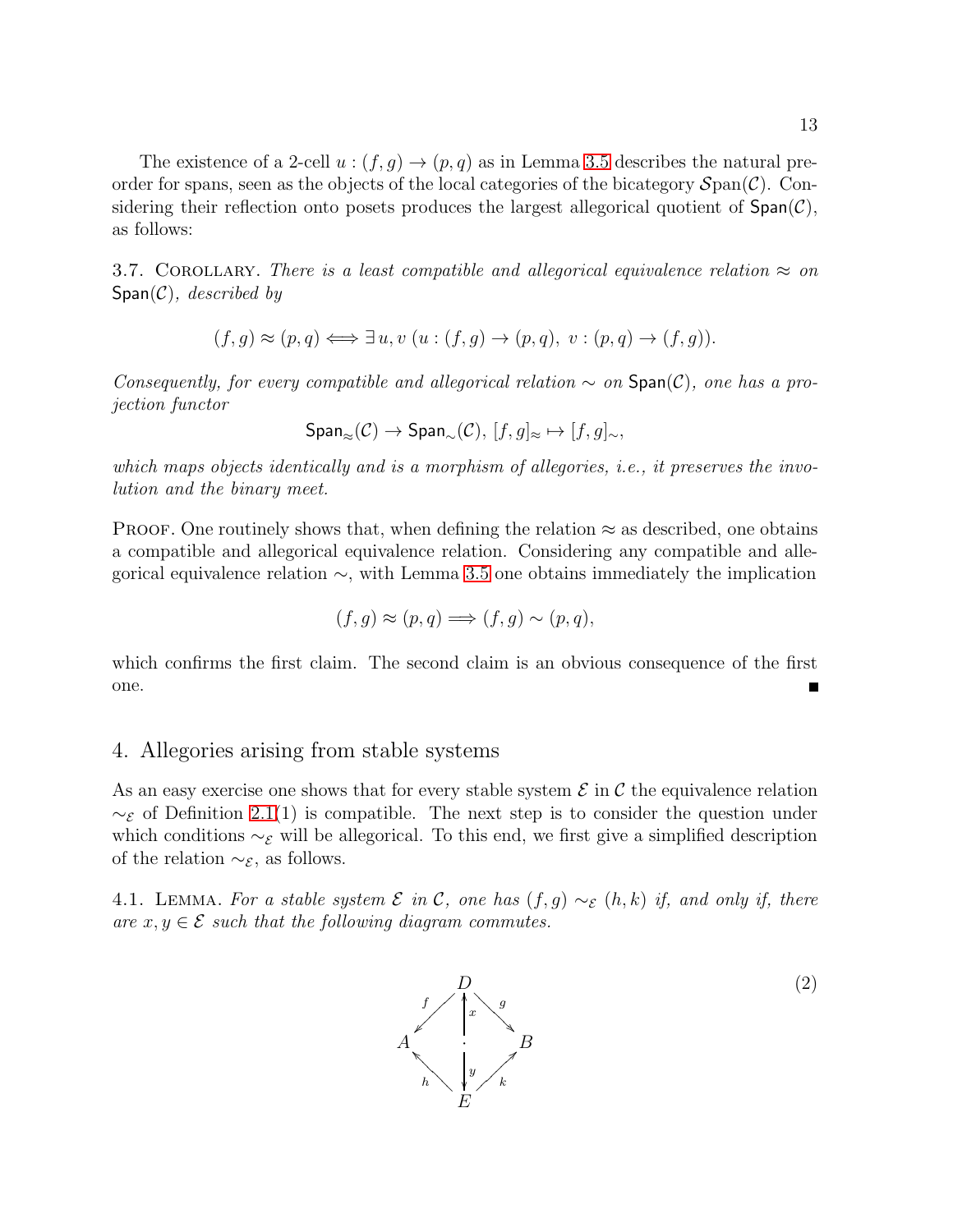PROOF. The sufficiency of the condition is trivial. Its necessity follows from the fact that every sequence  $(f, g) \leq_{\mathcal{E}} (p, q) \geq_{\mathcal{E}} (h, k)$  may be replaced by a sequence  $(f, g) \geq_{\mathcal{E}}$  $(p', q') \leq_{\mathcal{E}} (h, k)$ . Indeed, the first sequence yields the commutative diagram



with  $z, z' \in \mathcal{E}$ . Then, by setting  $(x, y) = \text{pb}(z, z')$ , we have  $x, y \in \mathcal{E}$  and, with  $p' = fx$ and  $q' = gx$ , obtain a sequence of the second type.  $\blacksquare$ 

Calling a split epimorphism (= retraction) r in C effective if there exists a morphism r' such that  $(r, r')$  is a kernel pair in C, we are ready to state a criterion that answers the question we stated above.

<span id="page-13-0"></span>4.2. THEOREM. For a stable system  $\mathcal E$  in  $\mathcal C$ , the equivalence relation  $\sim_{\mathcal E}$  is allegorical if, and only if, for every effective retraction r, there is a morphism  $z \in \mathcal{E}$  such that  $rz \in \mathcal{E}$ .

PROOF. Let  $\sim_{\mathcal{E}}$  be allegorical and r be an effective retraction; then there exist morphisms r', f such that  $(r, r')$  is a kernel pair of f. Since by hypothesis  $(1, f) \sim_{\mathcal{E}} (f, f) \circ (1, f) =$  $(r, fr')$ , by Lemma [4.1](#page-12-0) there are morphisms  $z, z' \in \mathcal{E}$  such that  $z' = rz$  and  $fz' = fr'z$ . In particular,  $rz \in \mathcal{E}$ , as desired.

Conversely, given any morphism  $f : A \to B$  in C with kernel pair  $(r, r')$ , the split epimorphism r is effective. Then, by hypothesis, there exists a morphism  $z \in \mathcal{E}$  with  $rz \in \mathcal{E}$ . Looking at the trivially commuting diagram



<span id="page-13-1"></span>we conclude  $(1, f) \sim_{\mathcal{E}} (f, f) \circ (1, f)$ . This means that  $\sim_{\mathcal{E}}$  is allegorical.

4.3. COROLLARY. For a stable system  $\mathcal E$  in a category  $\mathcal C$  containing all split epimorphisms, the equivalence relation  $\sim_{\mathcal{E}}$  is allegorical, making the category  $\text{Span}_{\mathcal{E}}(\mathcal{C})$  an allegory.

PROOF. Under the condition SplitEpi $(C) \subseteq \mathcal{E}$ , for every effective retraction r one has 1 ∈  $\mathcal{E}$  and  $r1 = r \in \mathcal{E}$ , so that  $\sim_{\mathcal{E}}$  is allegorical by Theorem [4.2,](#page-13-0) making the quotient category an allegory, by Theorem [3.6.](#page-11-0)Е

(4)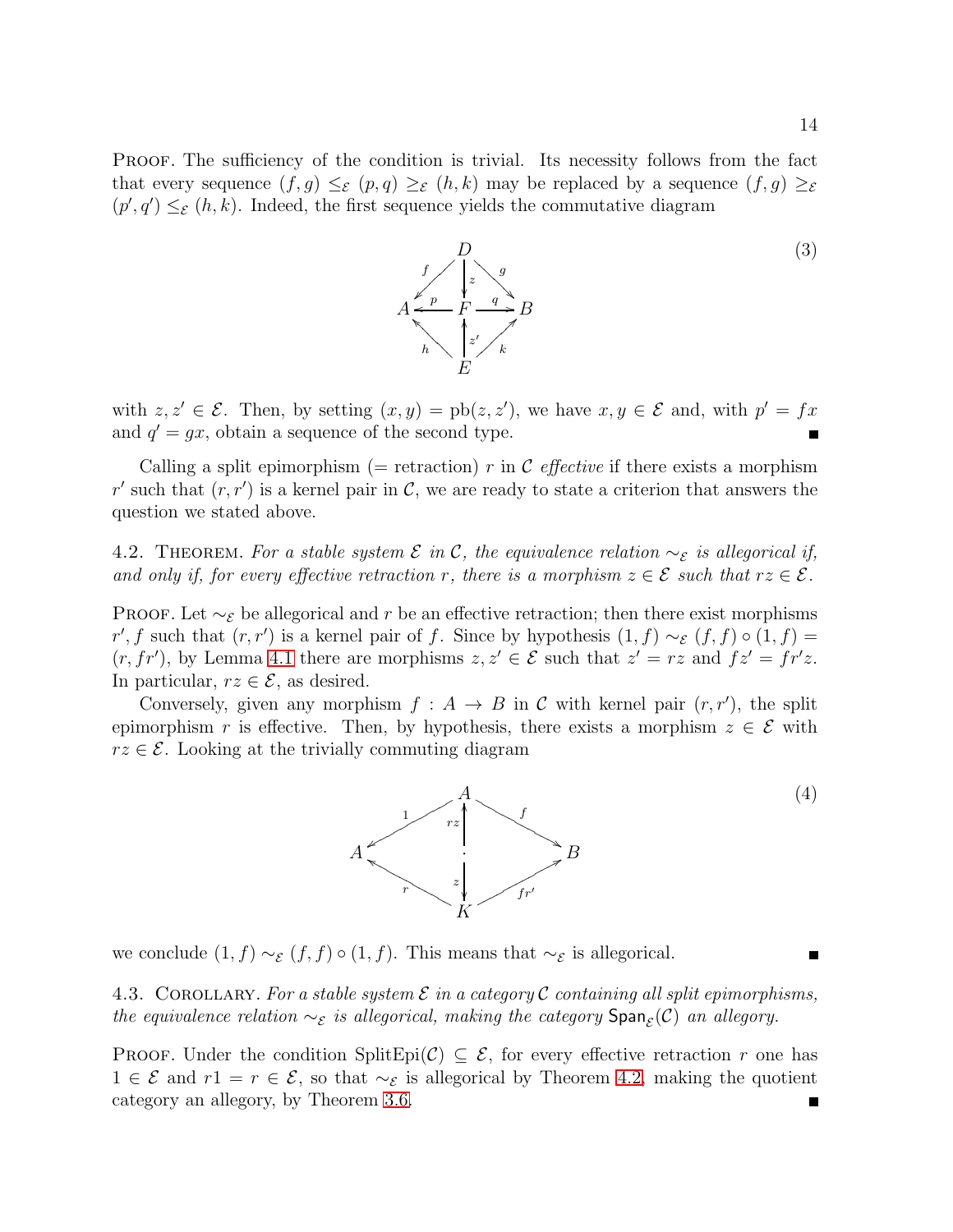15

4.4. REMARK. The converse statement of Corollary [4.3](#page-13-1) manifestly fails. In fact, in any category  $\mathcal C$  with pullbacks that contains some split epimorphism that is not an isomorphism, one can find a stable system  $\mathcal E$  not containing all split epimorphisms, for which  $\sim_{\mathcal E}$ is nevertheless allegorical: just consider the class  $\mathcal E$  of all monomorphisms in C! Indeed,  $\mathcal E$  is trivially a stable system that, by hypothesis, cannot contain all split epimorphism; but since any section s of a given retraction r trivially belongs to  $\mathcal{E}$ , as well as  $rs = 1$ , the relation  $\sim_{\mathcal{E}}$  is allegorical.

However, the condition of Corollary [4.3](#page-13-1) does become necessary for  $\sim_{\mathcal{E}}$  to be allegorical whenever  $\mathcal E$  belongs to a stable factorization system  $(\mathcal E,\mathcal M)$  in  $\mathcal C$ , as we show in the next theorem. For that it is useful to recall a well-known equivalent formulation of the condition that all retractions must lie in  $\mathcal{E}$ ; we provide a proof of the equivalence since resorting to the standard source for it (the dual of Proposition 14.11 in [\[Adamek, Herrlich, Strecker 2004\]](#page-25-0)) would ask us to unnecessarily assume the existence of binary coproducts in  $\mathcal{C}$ .

<span id="page-14-1"></span>4.5. LEMMA. For any factorization system  $(\mathcal{E}, \mathcal{M})$  in a category  $\mathcal D$  with kernel pairs, one has the equivalence

$$
\text{SplitEpi}(\mathcal{D}) \subseteq \mathcal{E} \iff \mathcal{M} \subseteq \text{Mono}(\mathcal{D}).
$$

**PROOF.**  $\implies$ : For the kernel pair  $(m_1, m_2)$  of a morphism  $m \in \mathcal{M}$ , the projection  $m_1$  is in M as a pullback of m, but as a retraction also in  $\mathcal{E}$ , by hypothesis. Consequently,  $m_1$ is an isomorphism, which makes m monic.

 $\Leftarrow$ : For any retraction r, considering its factorization  $r = me$  with  $m \in \mathcal{M}$  and  $e \in \mathcal{E}$ , we see that also  $m$  is a retraction, in addition to being monic by hypothesis. Hence, the morphism m, now shown to be an isomorphism, makes  $r = me$  lie in  $\mathcal{E}$ .

<span id="page-14-0"></span>4.6. THEOREM. For every stable factorization system  $(\mathcal{E}, \mathcal{M})$  of C, the relation  $\sim_{\mathcal{E}}$  is allegorical if, and only if, every morphism in  $\mathcal M$  is a monomorphism in  $\mathcal C$ ; equivalently, if every retraction in  $\mathcal C$  lies in  $\mathcal E$ .

PROOF. By Corollary [4.3](#page-13-1) and Lemma [4.5,](#page-14-1) only the necessity of the condition  $\mathcal{M} \subseteq$ Mono(C) still needs to be proved. But when  $\sim_{\mathcal{E}}$  is allegorical, for every  $m \in \mathcal{M}$  one has  $(1, m) \sim_{\mathcal{E}} (m, m) \circ (1, m)$ , so that with Lemma [4.1](#page-12-0) one obtains morphisms x, y in  $\mathcal{E}$ making the diagram



(5)

commute, where  $(m_1, m_2)$  is a kernel pair for m. Since both,  $m_1y = x$  and y lie in  $\mathcal{E}$ , also  $m_1$  does. But  $m_1$  already belongs to M as a pullback of m and is therefore an isomorphism. Consequently, m is a monomorphism.

Н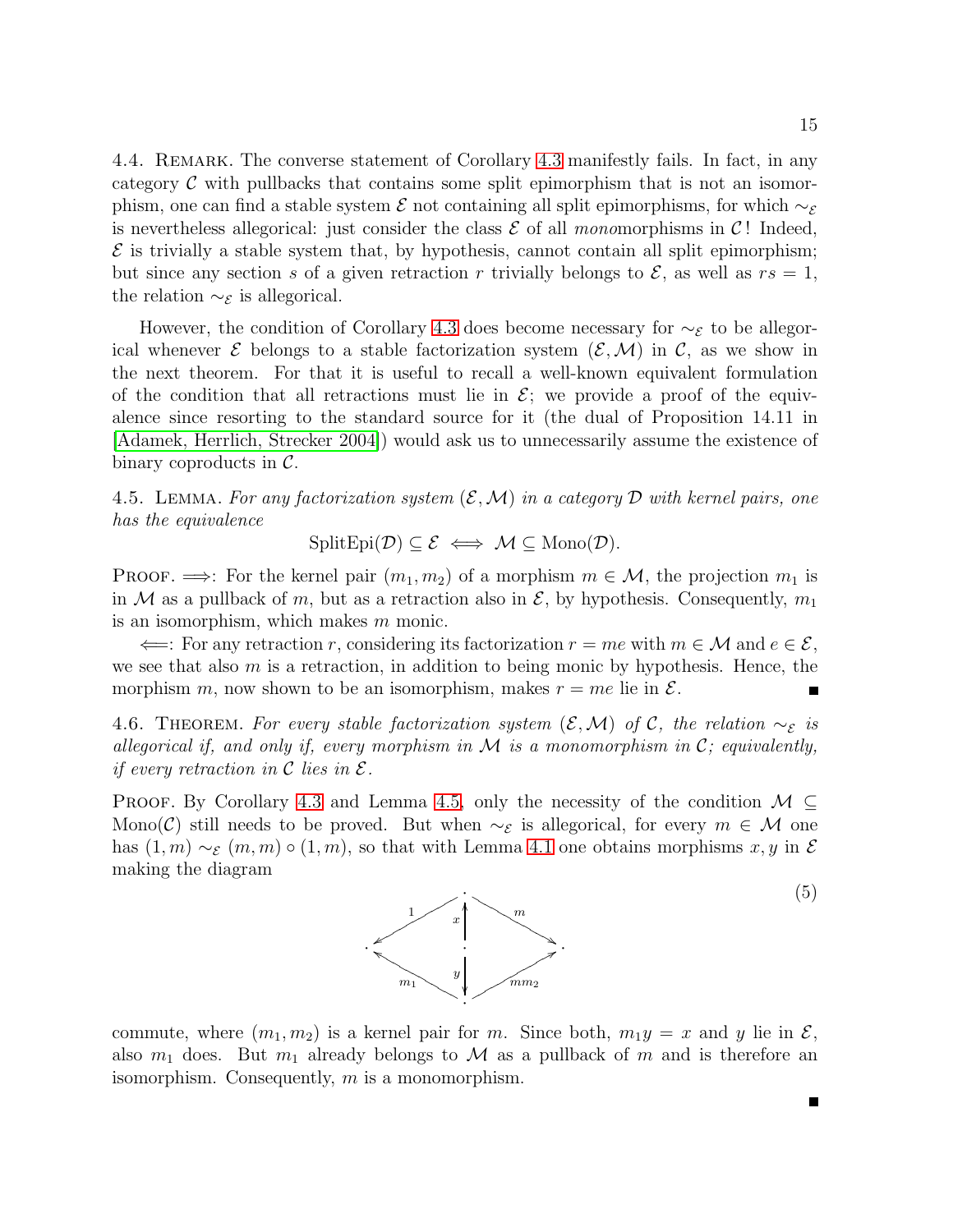So, with Theorems [2.3](#page-4-0) and [4.6](#page-14-0) we obtain:

<span id="page-15-1"></span>4.7. COROLLARY. For a category C with a stable factorization system  $(\mathcal{E},\mathcal{M})$ , the category  $\textsf{Span}_{\mathcal{E}}(\mathcal{C}) \cong \textsf{Rel}_{\mathcal{M}}(\mathcal{C})$  is an allegory if, and only if,  $\text{SplitEpi}(\mathcal{C}) \subseteq \mathcal{E}$ ; equivalently, if  $\mathcal{M} \subseteq \text{Mono}(\mathcal{C})$ .

<span id="page-15-0"></span>4.8. DEFINITION. For every stable system  $\mathcal E$  in  $\mathcal C$ , we denote by  $\mathcal E_\circ$  the least stable system that contains both  $\mathcal E$  and  $\text{SplitEpi}(\mathcal C)$ . Since these classes are both stable under pullback,  $\mathcal{E}_{\circ}$  is just the closure of the class  $\mathcal{E} \cup \text{SplitEpi}(\mathcal{C})$  under composition in C:

$$
\mathcal{E}_\circ = (\mathcal{E} \cup {\rm SplitEpi}(\mathcal{C}))^c.
$$

With Corollary [4.3,](#page-13-1) Lemma [4.5](#page-14-1) and Theorem [2.3](#page-4-0) we conclude:

4.9. COROLLARY. For every stable system  $\mathcal E$  in  $\mathcal C$ , the category  $\textsf{Span}_{\mathcal E_\circ}(\mathcal C)$  is an allegory, and when  $\mathcal E$  belongs to a stable factorization system  $(\mathcal E,\mathcal M)$  of  $\mathcal C$ , it may be presented as a quotient category of  $\mathsf{Rel}_{\mathcal{M}}(\mathcal{C})$ , via

$$
\mathsf{Rel}_{\mathcal{M}}(\mathcal{C}) \longrightarrow \mathsf{Span}_{\mathcal{E}_{\circ}}(\mathcal{C}), \ (\mathsf{f}, \mathsf{g}) \longmapsto [\mathsf{f}, \mathsf{g}]_{\sim_{\mathcal{E}_{\circ}}}.
$$

When M is a class of monomorphisms, then  $\mathcal{E} \circ = \mathcal{E}$ , and this functor is an isomorphism.

#### 5. Unitary tabular allegories arising from stable factorization systems

In this section, for a compatible equivalence relation  $\sim$  on C, we explore the question when the quotient category  $Span_\sim(\mathcal{C})$  is an allegory that is even unitary and tabular in the sense of [\[Freyd, Scedrov 1990\]](#page-26-2). We give a complete answer in the case when  $\sim$  is induced by a stable system  $\mathcal E$  in  $\mathcal C$ . Let us first recall that, in an allegory  $\mathcal A$ ,

• a morphism r is called a map if  $1 \leq r^{\circ} \cdot r$  and  $r \cdot r^{\circ} \leq 1$ ; the maps in A are the morphisms of the subcategory

 $Map(\mathcal{A})$ 

of  $A$ , which has the same class of objects as  $A$ ;

- a pair  $(f, g)$  of maps tabulates a morphism r if  $r = g \cdot f^{\circ}$  and  $(f^{\circ} \cdot f) \wedge (g^{\circ} \cdot g) = 1$ ; in this case r is called tabular; the allegory  $A$  is tabular if all of its morphisms are;
- an object E in A is a partial unit if  $1<sub>E</sub>$  is the maximum in  $\mathcal{A}(E, E)$ ; if, in addition, for every object A there is a morphism  $r : A \to E$  such that  $1_A \leq r^{\circ} \cdot r$ , then E is said to be a *unit*;  $\mathcal A$  is *unitary* if it has a unit.

In order to establish some necessary conditions, we first consider a compatible and allegorical equivalence relation on  $\mathcal C$  and start off by affirming that a morphism of  $\mathcal C$  becomes a map once transferred to the ∼ - equivalence class of its graph (Definition [3.4\)](#page-10-2), by the functor

$$
\Gamma_{\sim} : \mathcal{C} \longrightarrow \text{Span}_{\sim}(\mathcal{C}), \quad f \longmapsto [1, f]_{\sim}.
$$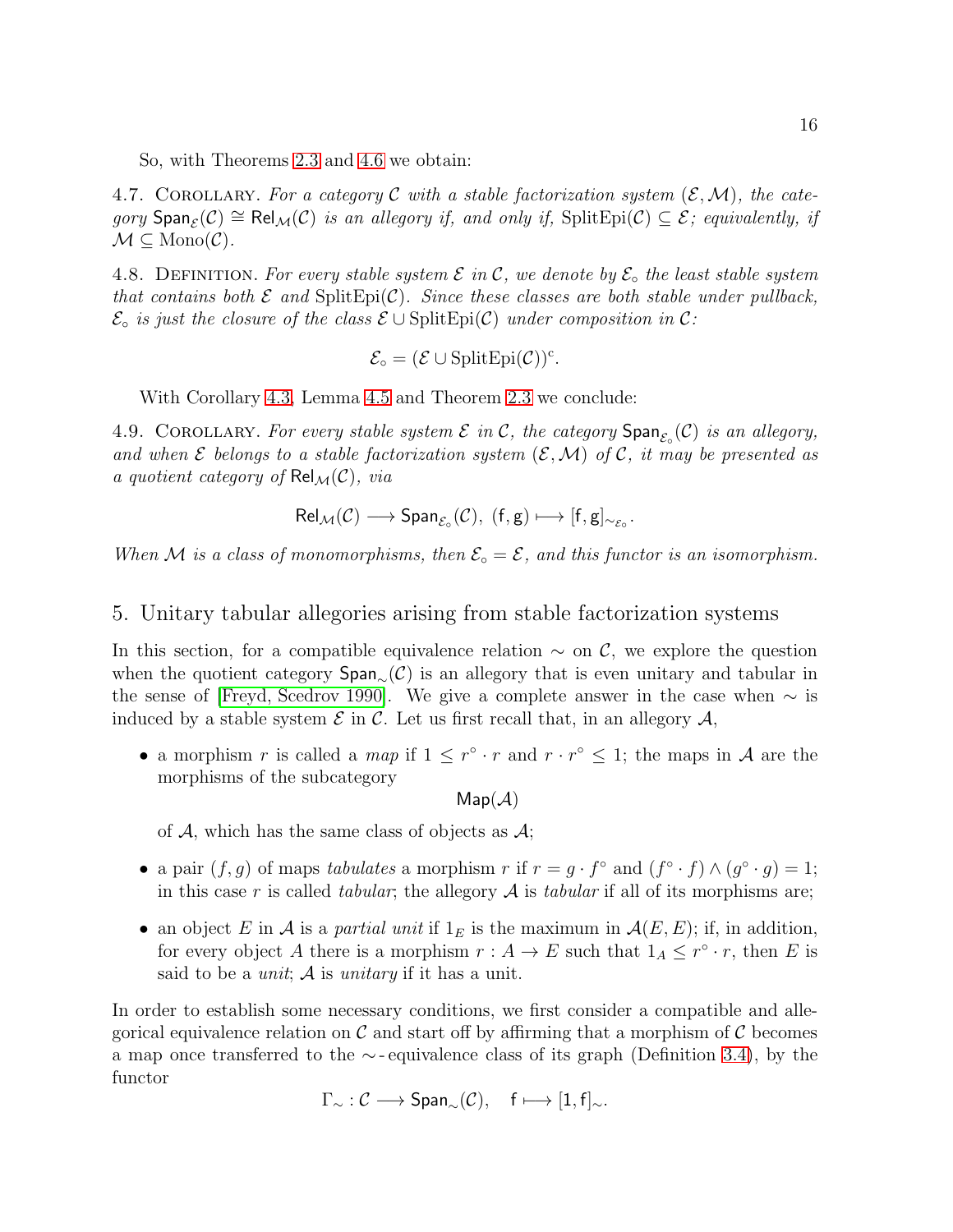5.1. LEMMA. For every morphism  $f : A \to B$  in C,  $[1_A, f]_{\sim}$  is a map in the allegory  $Span_{\sim}(\mathcal{C})$ .

PROOF. Writing  $[-, -]$  for  $[-, -]_{\sim}$ , we need to establish the inequalities

$$
[1_A, f] \circ [f, 1_A] \le [1_B, 1_B]
$$
 and  $[1_A, 1_A] \le [f, 1_A] \circ [1_A, f].$ 

The LHS of the first inequality trivially computes to  $[f, f]$ , so it suffices to show the identity  $[f, f] = [f, f] \wedge [1_B, 1_B]$ ; and the RHS of the second inequality equals  $[f_1, f_2]$  with  $(f_1, f_2)$  a kernel pair of f, so it suffices to show the identity  $[1_A, 1_A] = [f_1, f_2] \wedge [1_A, 1_A]$ . But the validity of the two needed identities may be seen easily, since the relevant meets may be displayed by the following two square diagrams. Indeed, as the morphisms  $\langle 1_B, 1_B \rangle$ and  $\langle f_1, f_2 \rangle$  are monic, they are both pullback squares, with diagonals  $\langle f, f \rangle$  and  $\langle 1_A, 1_A \rangle$ respectively.

$$
A \xrightarrow{f} B
$$
\n
$$
A \xrightarrow{\downarrow A} A
$$
\n
$$
A \xrightarrow{\downarrow \langle 1_B, 1_B \rangle} B \times B
$$
\n
$$
A \times_B A \xrightarrow{\downarrow A} A \times A
$$
\n
$$
A \times_B A \xrightarrow{\downarrow A} A \times A
$$

By the lemma, we may restrict the codomain of the functor  $\Gamma_{\sim}$  and consider it as a functor  $\mathcal{C} \longrightarrow \mathsf{Map}(\mathsf{Span}_{\mathcal{C}}(\mathcal{C}))$ . Its behaviour on pullbacks is described in the following proposition which we will use in Section 6.

<span id="page-16-0"></span>5.2. PROPOSITION. Let ∼ be a compatible and allegorical equivalence relation on  $\text{Span}(\mathcal{C})$ . Then  $\Gamma_{\sim}$  maps a pullback square



in C to a pullback square in  $\textsf{Map}(\textsf{Span}_{\sim}(\mathcal{C}))$  if the pair  $(\Gamma_{\sim} k', \Gamma_{\sim} h')$  tabulates the morphism  $(\Gamma_{\sim} k)$ °  $\circ$   $(\Gamma_{\sim} h)$  in  $\text{Span}_{\sim} (\mathcal{C})$ . This condition is not only sufficient, but also necessary, provided that the morphism  $(\Gamma_{\sim} k)^\circ \circ (\Gamma_{\sim} h)$  has any tabulation in Span<sub>∼</sub>( $\mathcal{C}$ ).

PROOF. Continuing to write  $[-,-]$  for  $[-,-]_{\sim}$ , we first assume that the pair  $([1, k'], [1, h'])$ tabulates  $[1, k]$ ° ∘ $[1, h]$ . In order to show the pullback property in  $\mathsf{Map}(\mathsf{Span}_{\sim}(\mathcal{C}))$ , we consider any maps x, y in  $\textsf{Span}_{\sim}(\mathcal{C})$  with  $[1, h] \circ x = [1, k] \circ y$ . Then, by [\[Freyd, Scedrov 1990,](#page-26-2) 2.146], we get  $y \circ x^{\circ} \leq [1, k]^{\circ} \circ [1, h]$ , and by [\[Freyd, Scedrov 1990,](#page-26-2) 2.143], this inequality suffices to guarantee the existence of a unique map z with  $[1, k'] \circ z = x$  and  $[1, k'] \circ z = y$ . This shows that  $\Gamma_{\sim}$  preserves the given pullback in C.

Conversely, suppose that the functor  $\Gamma_{\sim}$  maps the given pullback in C to a pullback in Map(Span<sub>∼</sub>(C)), and assume that [1, k]° ∘[1, h] has some tabulation  $(x, y)$ . Then, invoking [\[Freyd, Scedrov 1990,](#page-26-2) 2.143 and 2.146] again, we see that the square

Г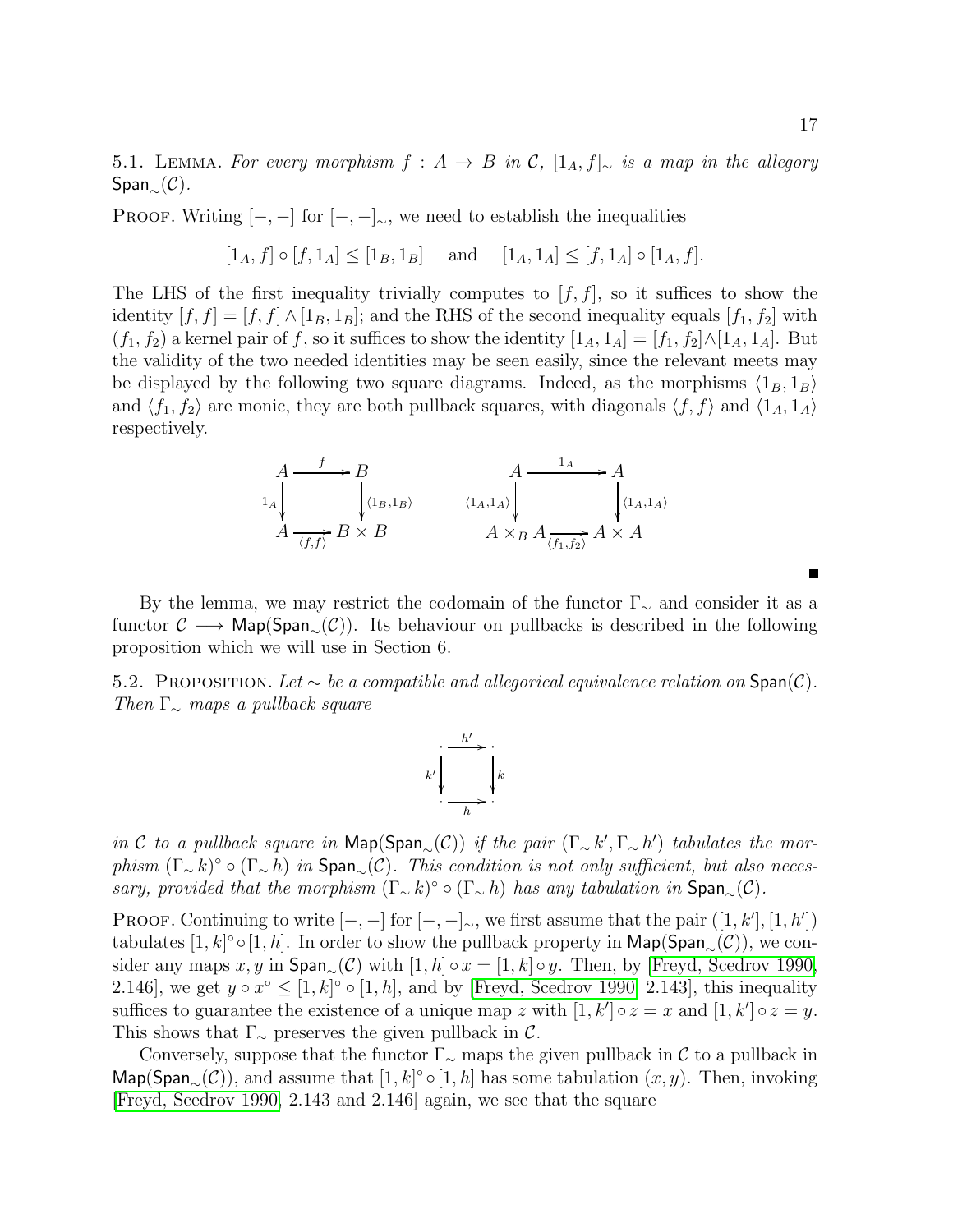

is a pullback diagram in Map(Span<sub>∼</sub>(C)) and, hence, isomorphic to the  $\Gamma_{\sim}$ -image of the given pullback in C. Consequently,  $([1, k'], [1, h'])$  tabulates the morphism  $[1, k] \circ [1, h]$ .

The assertion of the previous proposition may be strengthened when the relation  $\sim$  is finer than the relation  $\sim_{\mathcal{E}}$  induced by a stable factorization system  $(\mathcal{E},\mathcal{M})$ , as we show with the following proposition.

<span id="page-17-0"></span>5.3. PROPOSITION. Let  $(\mathcal{E}, \mathcal{M})$  be a stable factorization system in C and  $\sim$  a compatible and allegorical equivalence relation on  $\text{Span}(\mathcal{C})$  containing  $\sim_{\mathcal{E}}$ . Then the following two conditions on the allegory  $Span_{\sim}(\mathcal{C})$  are equivalent:

- (i) for all morphisms  $m \in \mathcal{M}$ , the pair  $([1, m]_{\sim}, [1, m]_{\sim})$  tabulates  $[m, m]_{\sim}$ ;
- (ii) for all spans  $(f, g) : A \to B$  in C, the pair  $([1, \pi_1 m]_{\sim}, [1, \pi_2 m]_{\sim})$  tabulates  $[f, g]_{\sim}$ , with  $\pi_1, \pi_2$  denoting product projections, and with  $m \in \mathcal{M}$  arising from the  $(\mathcal{E}, \mathcal{M})$ factorization of  $\langle f, g \rangle : \cdot \to A \times B$ .

If either condition holds, then the functor  $\Gamma_{\sim} : \mathcal{C} \longrightarrow \mathsf{Map}(\mathsf{Span}_{\sim}(\mathcal{C}))$  preserves pullbacks.

PROOF. (i)  $\implies$  (ii): Let  $\langle f, g \rangle = me$  be a factorization with  $m \in \mathcal{M}$  and  $e \in \mathcal{E}$ . Then, since  $\sim_{\mathcal{E}} \subseteq \sim$ , one trivially has  $[f, g]_{\sim} = [\pi_1 m, \pi_2 m]_{\sim} = [1, \pi_2 m]_{\sim} \circ [1, \pi_1 m]_{\sim}^{\circ}$ . It therefore suffices to show that the meet  $[1, \pi_1 m]_{\sim}^{\circ} \circ [1, \pi_1 m]_{\sim} \wedge [1, \pi_2 m]_{\sim}^{\circ} \circ [1, \pi_2 m]_{\sim}$  is an identity morphism. But the LHS of this meet is represented by the kernel pair of  $\pi_1 m$ , and its RHS by the kernel pair of  $\pi_2m$  which, as a routine calculation in C shows, makes the meet to be represented by the kernel pair  $(m_1, m_2)$  of m. Now, with hypothesis (i), we obtain the desired identity

$$
[m_1,m_2]_{\sim}=[1,m]^{\circ}_{\sim}\circ[1,m]_{\sim}=[1,m]^{\circ}_{\sim}\circ[1,m]_{\sim}\wedge[1,m]^{\circ}_{\sim}\circ[1,m]_{\sim}=1.
$$

(ii)  $\implies$  (i): Consider  $m \in \mathcal{M}$  and form the factorizations  $\langle m, m \rangle = nc$  and  $\pi_1 n = n'c'$ with  $c, c' \in \mathcal{E}$  and  $n, n' \in \mathcal{M}$ . Then  $n'(c'c) = \pi_1 \langle m, m \rangle = m$  is an  $(\mathcal{E}, \mathcal{M})$ -factorization of m, which forces  $c'c$  to be an isomorphism and, hence, makes c a (split) monomorphism lying in  $\mathcal E$ . Consequently, in  $Span(\mathcal C)$  we have

$$
(c, 1) \circ (1, c) = (1, 1)
$$
 and  $(1, c) \circ (c, 1) = (c, c) \leq_{\mathcal{E}} (1, 1),$ 

so that  $[1, c]_~$  becomes an isomorphism in Span<sub>∼</sub>( $\mathcal{C}$ ). Since trivially

$$
(1, \pi_1 n) \circ (1, c) = (1, m) = (1, \pi_2 n) \circ (1, c),
$$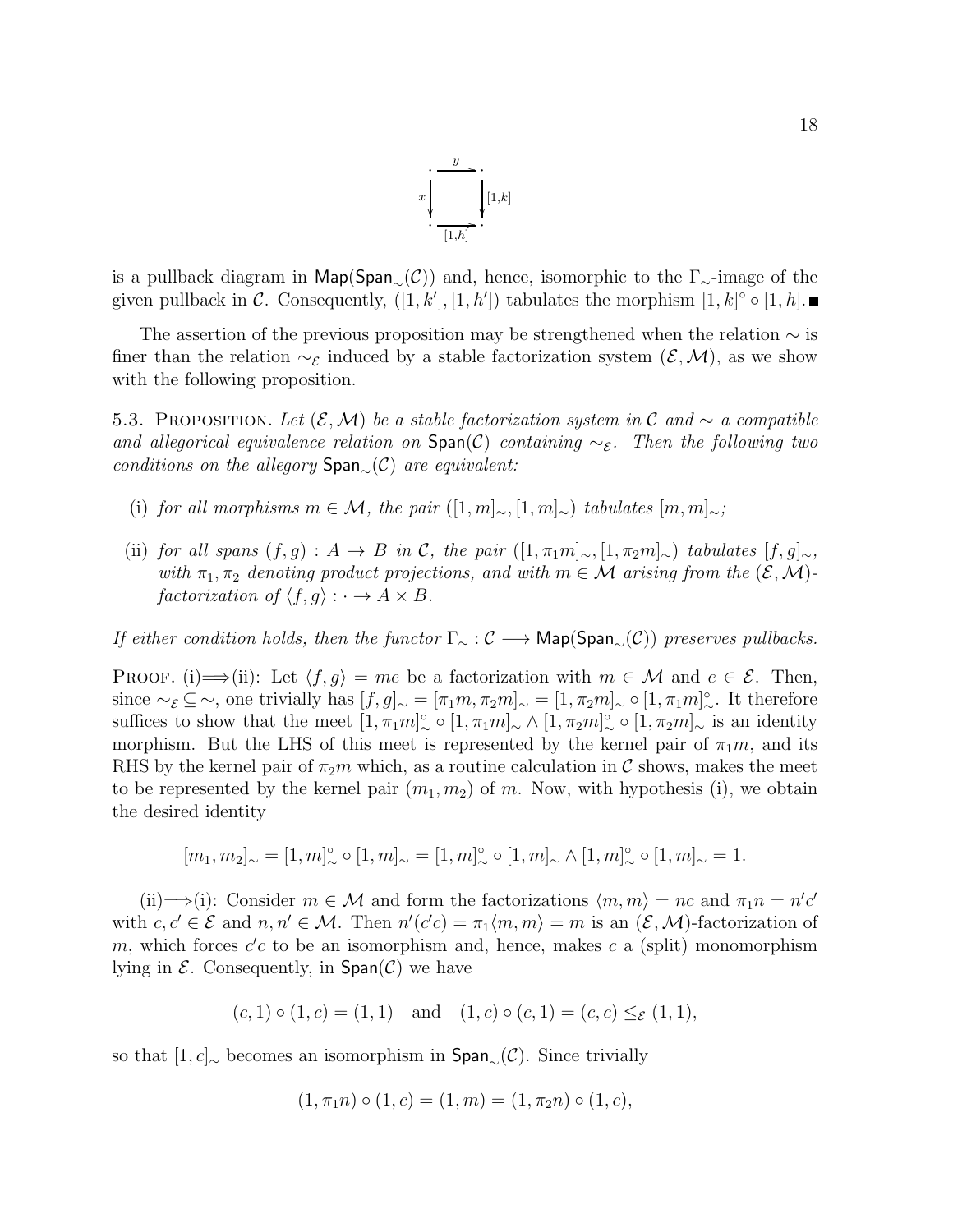we have the commutative diagram



in Span<sub>∼</sub>(C), of which the lower span tabulates  $[m, m]_{\sim}$ , by hypothesis (ii). Therefore, with  $[1, c]_∞$  being an isomorphism, its upper span tabulates  $[m, m]_∞$  as well.

The preservation of pullbacks by  $\Gamma_{\sim}$  remains to be shown. For that, given a pullback in C as in Proposition [5.2,](#page-16-0) it suffices to prove that the pair  $([1, k']_{\sim}, [1, k']_{\sim})$  tabulates the morphism  $[1, k]_{\sim}^{\circ} \circ [1, h]_{\sim}$  which, trivially, equals  $[k', h']_{\sim}$ . By hypothesis (ii), that morphism is tabulated by the pair  $([1, \pi_1 m']_{\sim}, [1, \pi_2 m']_{\sim})$ , where  $m' \in \mathcal{M}$  belongs to the factorization  $\langle k', h' \rangle = m'e'$  with  $e' \in \mathcal{E}$ . As  $\langle k', h' \rangle$  is monic, so is e', so that one concludes that  $[1, e']_{\sim}$  is an isomorphism—just like for  $[1, c]_{\sim}$  above. And similarly to the above argumentation one can finish the proof by just pointing to the trivially commuting diagram



Given a stable factorization system  $(\mathcal{E},\mathcal{M})$  in C, the question remains how to refine the relation  $\sim_{\mathcal{E}}$  such that the finer relation satisfies the equivalent conditions of Proposition [5.3.](#page-17-0) The following notion of conjugation of morphisms in  $\mathcal M$  as provided in [\[Hosseini, Shir Ali Nasab, Tholen 2020\]](#page-26-7) turns out to be crucial to answer this question.

5.4. DEFINITION. In the following commutative diagram in  $\mathcal{C}$ , let the back and front squares be pullbacks and  $m \in \mathcal{M}$ . We then call the (unique) morphism  $m^*$  the conjugate  $\mathop{\mathrm{of}} m$  along  $f$  and  $s$  and denote by  $\mathcal{M}^*$  the closure under pullbacks of the class all morphisms that are presentable as conjugates of some  $m \in \mathcal{M}$  along some morphisms f and s.

(6)

П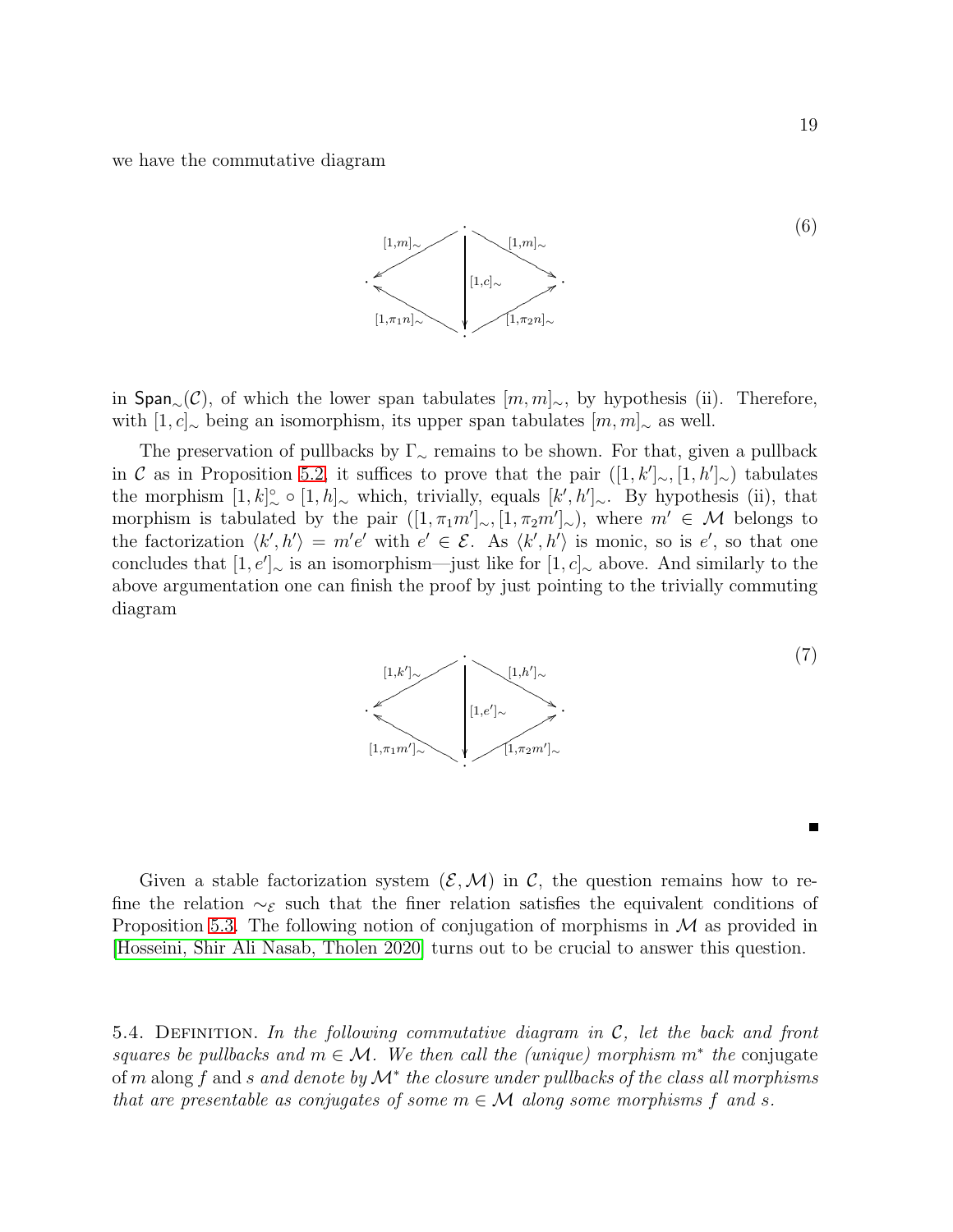

Let us note immediately that the formation of the class  $\mathcal{M}^*$  may be important only when  $M$  is not a class of monomorphisms in  $C$ . Indeed, when  $m$  is a monomorphism, the right panel of the cube is a pullback which, since the back and front panels are pullbacks, makes also the left panel a pullback. But then  $m^*$  must be an isomorphism, as a pullback of an identity morphism. Consequently,  $\mathcal{M}^*$  is just the class  $\textsf{Iso}(\mathcal{C})$  when  $\mathcal{M} \subseteq \textsf{Mono}(\mathcal{C})$ .

Determining membership in  $\mathcal{M}^*$  in the general case is a lot harder. But at least one can easily see that split monomorphisms with a retraction lying in  $M$  belong to  $\mathcal{M}^*$ , as follows:

<span id="page-19-0"></span>5.5. LEMMA. Suppose  $rs = 1$  with  $r \in \mathcal{M}$ . Then  $s \in \mathcal{M}^*$ .

PROOF. The diagram



shows that s is the conjugate of r along 1 and s. Thus  $s \in \mathcal{M}^*$ .

Trading SplitEpi $(C)$  for  $\mathcal{M}^*$  in Definition [4.8,](#page-15-0) we define:

5.6. DEFINITION. For a stable factorization system  $(\mathcal{E}, \mathcal{M})$  in C, we denote by  $\mathcal{E}_{\bullet}$  the least stable system containing both  $\mathcal E$  and  $\mathcal M^*$ :

$$
\mathcal{E}_{\bullet} = (\mathcal{E} \cup \mathcal{M}^*)^c.
$$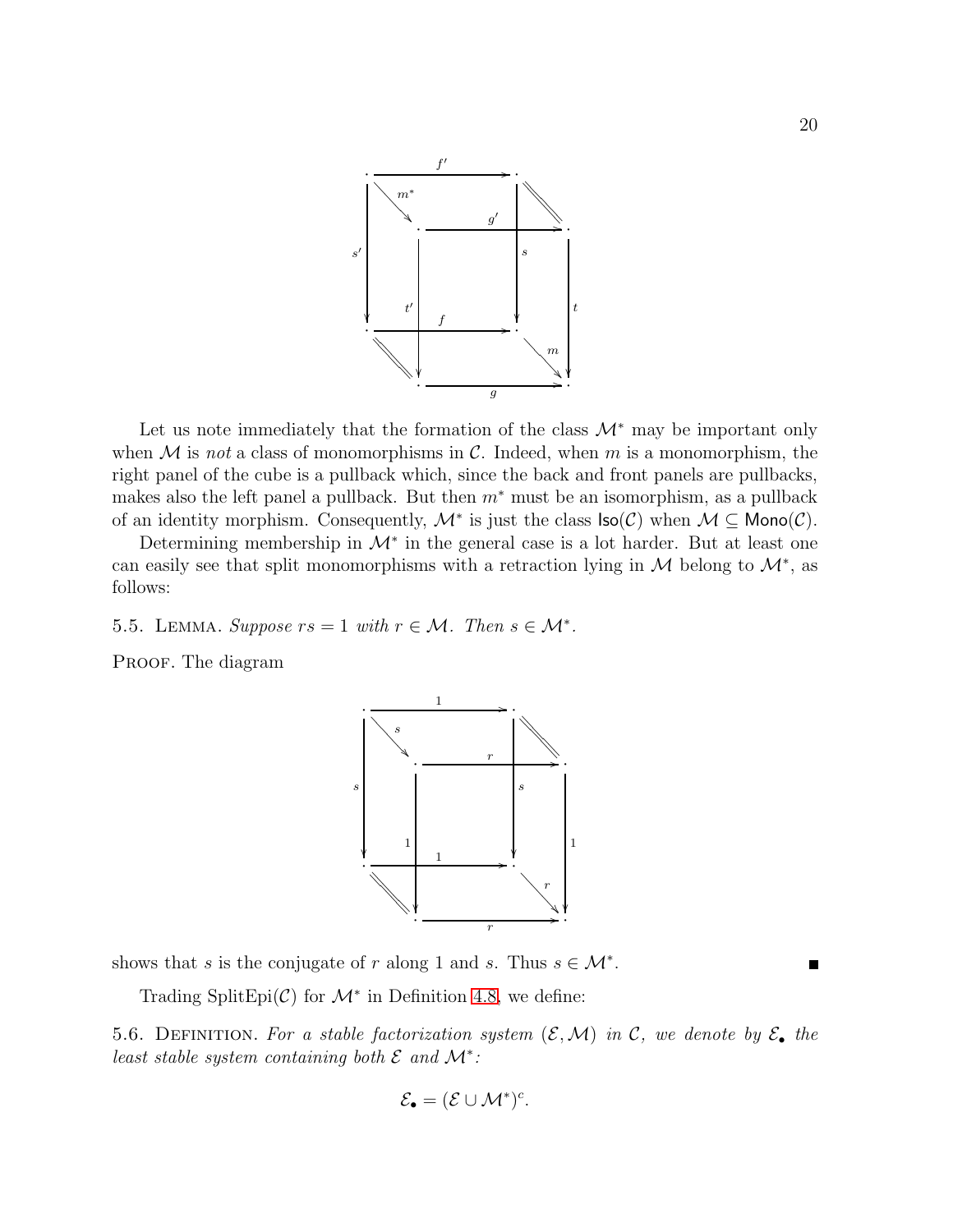We note that, when M is a class of monomorphisms in C, so that  $\mathcal{M}^* = \text{Iso}(\mathcal{C})$ , one has  $\mathcal{E}_{\bullet} = \mathcal{E} = \mathcal{E}_{\circ}$ , but generally the classes  $\mathcal{E}_{\bullet}$  and  $\mathcal{E}_{\circ}$  may be incomparable by inclusion. Nevertheless, their induced equivalence relations are comparable by inclusion:

<span id="page-20-1"></span>5.7. PROPOSITION. Let  $(\mathcal{E}, \mathcal{M})$  be a stable factorization system in C. Then the equivalence relation  $\sim_{\mathcal{E}_{\circ}}$  is included in  $\sim_{\mathcal{E}_{\bullet}}$ , and  $\textsf{Span}_{\mathcal{E}_{\bullet}}(\mathcal{C})$  is an allegory.

PROOF. It suffices to show that  $(f, g) \leq_{\mathcal{E}_{\infty}} (h, k)$  implies  $(f, g) \sim_{\mathcal{E}_{\bullet}} (h, k)$ . The hypothesis  $(f,g) \leq_{\mathcal{E}_{\infty}} (h,k)$  gives us a morphism  $r \in \mathcal{E}_{\infty}$  such that  $\langle f,g \rangle = \langle h,k \rangle r$ . As r is a composite of morphisms in  $\mathcal{E} \cup \mathrm{SplitEpi}(\mathcal{C})$ , one may reason inductively and restrict oneself to the only non-trivial case, that is that r is a retraction. There is then a morphism s with  $rs = 1$ , and factoring  $r = me$ , with  $m \in \mathcal{M}$  and  $e \in \mathcal{E}$ , we have  $mes = 1$ . Thus, by Lemma [5.5,](#page-19-0)  $es \in \mathcal{M}^*$ . Since  $\langle h, k \rangle = \langle f, g \rangle s = \langle hm, km \rangle es$ , this implies  $(h, k) \leq_{\mathcal{E}_{\bullet}} (hm, km)$ . Since  $\langle f, g \rangle = \langle hm, km \rangle e$  trivially gives  $(f, g) \leq_{\mathcal{E}_{\bullet}} (hm, km)$ , we can conclude that $(f, g) \sim_{\mathcal{E}_{\bullet}} (h, k)$  holds.

The relation  $\sim_{\mathcal{E}_{\circ}}$  is allegorical by Corollary [4.3,](#page-13-1) and one sees at once that this property gets inherited by any finer compatible equivalence relation. Hence, by Proposition [5.7,](#page-20-1)  $\sim_{\mathcal{E}_{\bullet}}$  is also allegorical, so that by Theorem [3.3,](#page-10-1) Span<sub> $\mathcal{E}_{\bullet}(\mathcal{C})$ </sub> is an allegory.

In what follows, we are now ready to show that the allegory  $\text{Span}_{\mathcal{E}_{\bullet}}(\mathcal{C})$  is even unitary and tabular. We denote the  $\sim_{\mathcal{E}_{\bullet}}$ -equivalence class of a span  $(f, g)$  by  $[f, g]_{\mathcal{E}_{\bullet}}$ .

<span id="page-20-0"></span>5.8. THEOREM. For a finitely complete category  $\mathcal C$  with a stable factorization structure  $(\mathcal{E},\mathcal{M})$ , the category  $\textsf{Span}_{\mathcal{E}_{\bullet}}(\mathcal{C})$  is a unitary tabular allegory. The terminal object in  $\mathcal{C}$ serves as a unit in  $\textsf{Span}_{\mathcal{E}_{\bullet}}(\mathcal{C})$ , and the tabulation of a morphism  $[f,g]_{\mathcal{E}_{\bullet}}: A \to B$  is given by

$$
[f,g]_{\mathcal{E}_{\bullet}}=[1,\pi_2m]_{\mathcal{E}_{\bullet}}\circ[1,\pi_1m]_{\mathcal{E}_{\bullet}}^{\circ},
$$

where  $m \in \mathcal{M}$  belongs to the  $(\mathcal{E}, \mathcal{M})$ -factorization of the morphism  $\langle f, g \rangle : \cdot \to A \times B$ , with  $\pi_1$ ,  $\pi_2$  denoting the product projections.

**PROOF.** As mentioned at the beginning of Section 3, the span  $(\pi_1, \pi_2)$  given by the projections of  $A \times B$  is obviously neutral with respect to  $\wedge$  in the hom-set  $\text{Span}(\mathcal{C})(A, B)$ , for any objects A, B; this holds in particular for  $A = B = E$  a terminal object in C. But in this case the projections are isomorphisms, and the maximality of  $1_E = [1_E, 1_E]_{\mathcal{E}_{\bullet}} =$  $[\pi_1, \pi_2]_{\mathcal{E}_\bullet}$  in  $\text{Span}_{\mathcal{E}_\bullet}(\mathcal{C})(E, E)$  follows. Furthermore, for any object A one has the morphism  $r = [1_A, 1_A]_{\mathcal{E}_\bullet}: A \to E$  which trivially satisfies  $r^{\circ} \cdot r \geq 1_A$ . Hence, E is a unit in  $\textsf{Span}_{\mathcal{E}_\bullet}(\mathcal{C})$ .

In order to prove that morphisms in  $\text{Span}_{\mathcal{E}_{\bullet}}(\mathcal{C})$  may be tabulated as described in the theorem, according to Proposition [5.3](#page-17-0) we just need to show that, for every  $m \in \mathcal{M}$ , the pair  $([1,m]_{\mathcal{E}_{\bullet}},[1,m]_{\mathcal{E}_{\bullet}})$  tabulates  $[m,m]_{\mathcal{E}_{\bullet}}$ . Indeed, one trivially has  $[m,m]_{\mathcal{E}_{\bullet}}=[1,m]_{\mathcal{E}_{\bullet}}\circ$  $[1,m]_{\mathcal{E}_\bullet}^\circ,$  and

$$
[m,1]_{\mathcal{E}_{\bullet}} \circ [1,m]_{\mathcal{E}_{\bullet}} \wedge [m,1]_{\mathcal{E}_{\bullet}} \circ [1,m]_{\mathcal{E}_{\bullet}} = [m,1]_{\mathcal{E}_{\bullet}} \circ [1,m]_{\mathcal{E}_{\bullet}} = [m_1,m_2]_{\mathcal{E}_{\bullet}}
$$

is simply given by the kernel pair  $(m_1, m_2)$  of m. By Lemma [5.5,](#page-19-0) the common section of  $m_1, m_2$  lies in  $\mathcal{M}^* \subseteq \mathcal{E}_{\bullet}$ , so that  $[m_1, m_2]_{\mathcal{E}_{\bullet}} = [1, 1]_{\mathcal{E}_{\bullet}}$  follows. Hence, the allegory  $\mathsf{Span}_{\mathcal{E}_\bullet}(\mathcal{C})$  is tabular. Е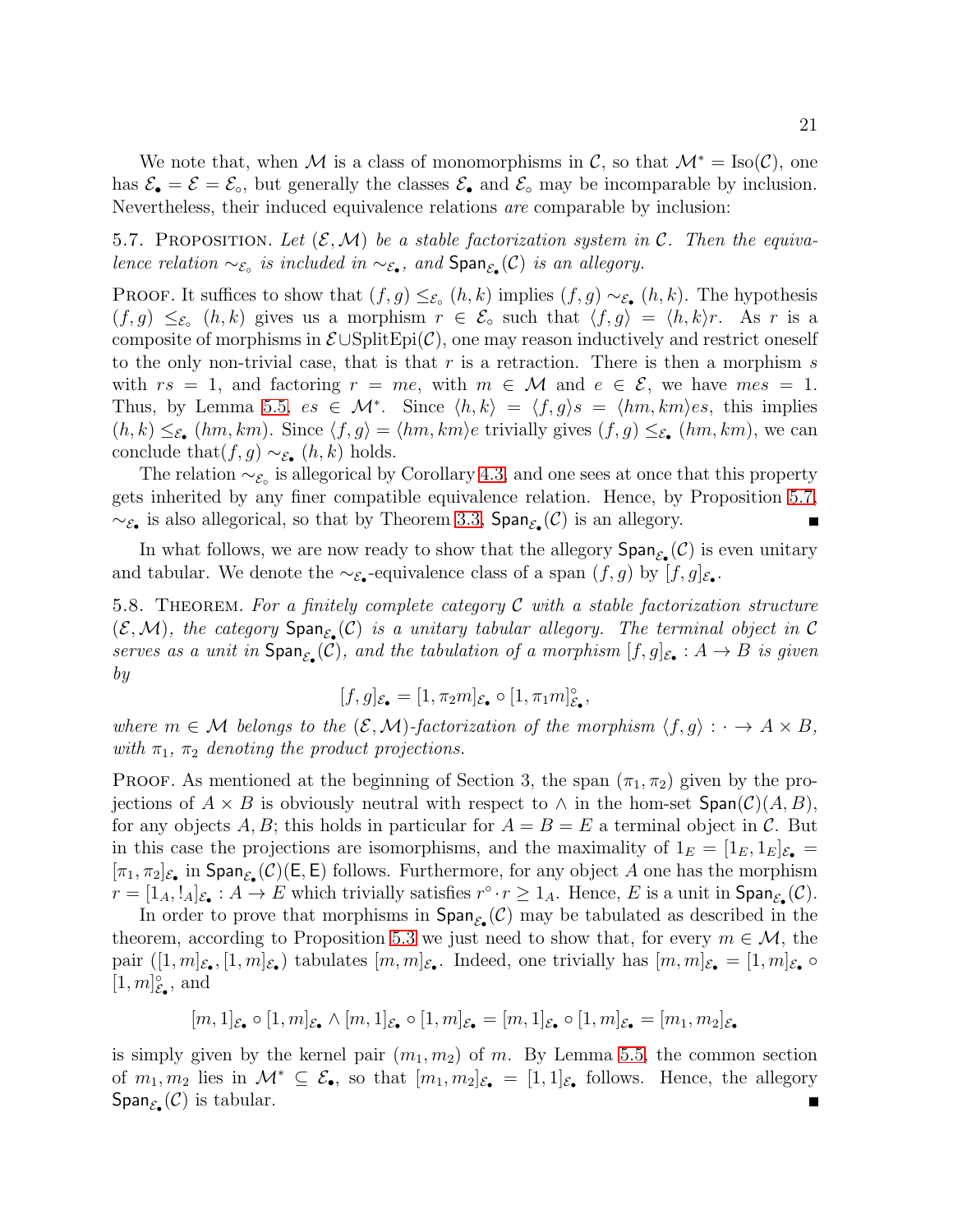Recalling that  $M \subseteq \text{Mono}(\mathcal{C})$  implies  $\mathcal{M}^* = \text{Iso}(\mathcal{C})$  and then  $\mathcal{E}_{\bullet} = \mathcal{E} = \mathcal{E}_{\circ}$ , we may now augment the assertion of Corollary [4.7,](#page-15-1) as follows:

<span id="page-21-0"></span>5.9. COROLLARY. For a finitely complete category  $\mathcal C$  with a stable factorization system  $(\mathcal{E}, \mathcal{M})$ , the category  $\text{Span}_{\mathcal{E}}(\mathcal{C}) \cong \text{Rel}_{\mathcal{M}}(\mathcal{C})$  is an allegory if, and only if,  $\text{SplitEpi}(\mathcal{C}) \subseteq \mathcal{E}$ or, equivalently,  $M \subseteq \text{Mono}(\mathcal{C})$ , and it is then even unitary and tabular.

### 6. Assigning to an allegory its regular category of maps is a right adjoint

We recall from [\[Johnstone 2002,](#page-26-3) A1 and A3] that, for a unitary and tabular allegory, the category  $\mathsf{Map}(\mathcal{A})$  is a finitely complete and regular category, that is: it comes equipped with a stable (regular epi, mono)-factorization system. The regular epimorphisms (also known as *covers*) in  $\mathsf{Map}(\mathcal{A})$  are described as those maps f in  $\mathcal{A}$  with  $ff^{\circ} = 1$ , and the monomorphisms as those satisfying  $f^{\circ} f = 1$ . The unit of A serves as a terminal object in  $\mathsf{Map}(\mathcal{A})$ .

In what follows we set up two (huge) 2-categories whose objects are respectively given by the unitary tabular allegories and the finitely complete categories equipped with a stable factorization system. They allow us to treat the formation of the map category of an allegory as a 2-functor

## Map : UTabAll −→ StabFact,

and then to show that the assignment  $(C, \mathcal{E}, \mathcal{M}) \mapsto \text{Span}_{\mathcal{E}_{\bullet}}(\mathcal{C})$  of Theorem [5.8](#page-20-0) may be seen as the object part of its left adjoint, which we will call All.

In greater detail, in the 2-category  $\mathfrak{U}\mathfrak{Tab}\mathfrak{All}$ ,

- objects are unitary tabular allegories;
- morphisms  $R : \mathcal{A} \longrightarrow \mathcal{B}$  are unitary representations ([\[Freyd, Scedrov 1990,](#page-26-2) 2.154]), i.e., functors preserving units and commuting with the involutions and the meet operations;
- 2-cells  $\phi: R \Longrightarrow S: A \longrightarrow B$  are natural transformations whose components are maps and whose naturality squares involving maps are pullbacks in  $\mathsf{Map}(\mathcal{B})$ .

In the 2-category StabFact,

- objects  $(C, \mathcal{E}, \mathcal{M})$  are given by finitely complete categories C that come equipped with a pullback-stable factorization system  $(\mathcal{E}, \mathcal{M});$
- morphisms  $F: (\mathcal{C}, \mathcal{E}, \mathcal{M}) \longrightarrow (\mathcal{D}, \mathcal{F}, \mathcal{N})$  are finite-limit preserving functors  $F: \mathcal{C} \rightarrow$  $\mathcal D$  with  $F(\mathcal E) \subseteq \mathcal F$  and  $F(\mathcal M) \subseteq \mathcal N$ ;
- 2-cells  $\theta : F \Longrightarrow G$  are natural transformations whose naturality squares are pullbacks in D.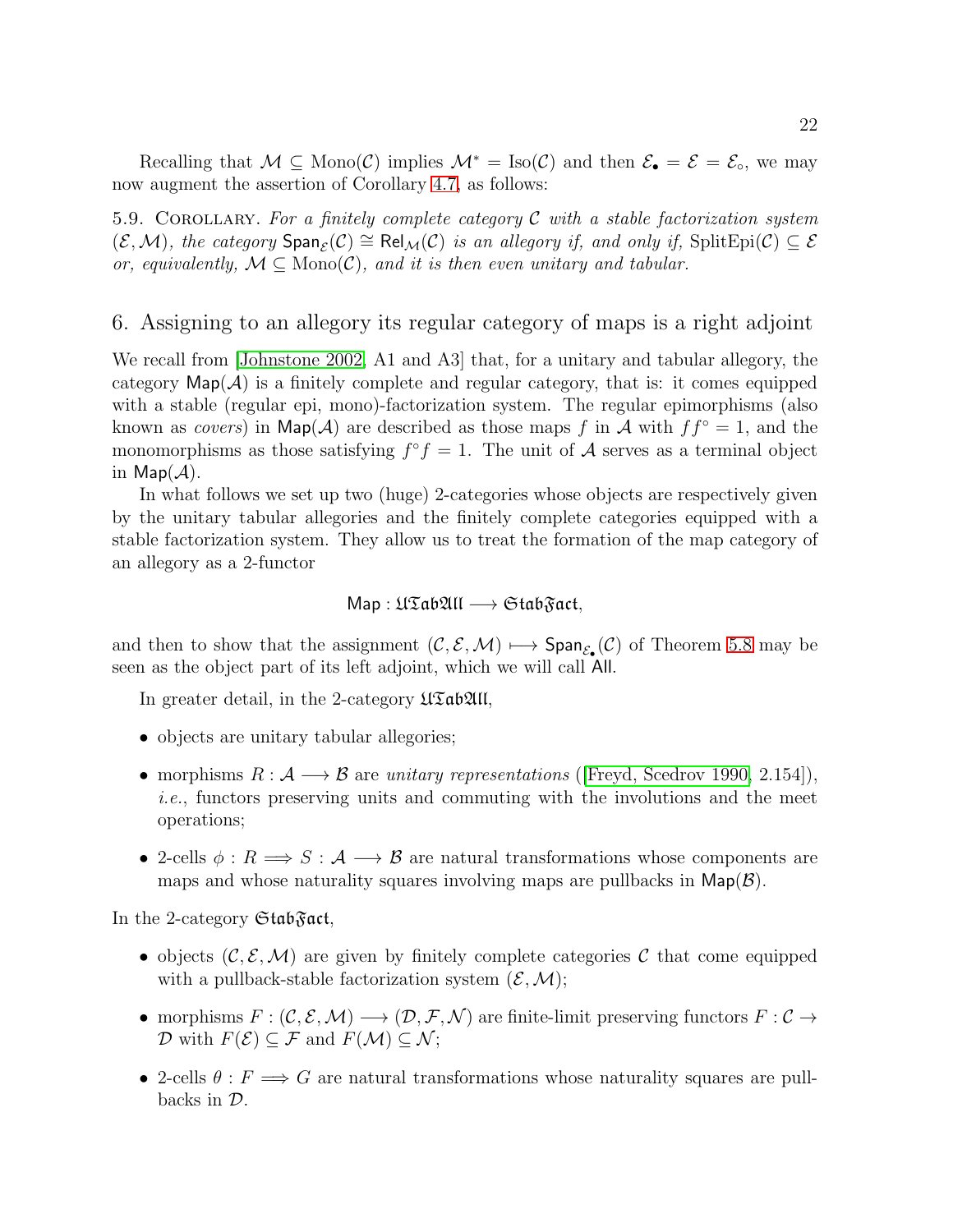Of course, in both 2-categories, the horizontal and vertical compositions proceed as in the (huge) 2-category Cat of all categories.

Since the notions of map and tabulation in an allegory are definable equationally with the operations  $\circ$  and  $\wedge$ , a unitary representation  $R : \mathcal{A} \longrightarrow \mathcal{B}$  preserves these notions. Consequently, R restricts to a functor  $\mathsf{Map}(\mathcal{A}) \longrightarrow \mathsf{Map}(\mathcal{B})$  which preserves the terminal object and pullbacks (these being given respectively by the unit and by tabulation) and, hence, all finite limits. Likewise, the restriction of  $R$  to the map categories preserves regular epimorphisms and monomorphisms, as these are again characterized equationally via ◦. Finally, our definitions of 2-cells in the two huge 2-categories under consideration guarantee that we indeed have the 2-functor

$$
\mathsf{Map}: \mathfrak{U}\mathfrak{Tab}\mathfrak{AU} \longrightarrow \mathfrak{Stab}\mathfrak{Fact}, \ \mathcal{A} \longmapsto (\mathsf{Map}(\mathcal{A}), \mathrm{RegEpi}(\mathsf{Map}(\mathcal{A})), \mathrm{Mono}(\mathsf{Map}(\mathcal{A}))),
$$

which operates on morphisms and 2-cells by restriction to the categories of maps. Next we establish the aforementioned 2-functor All, going in the opposite direction.

6.1. Proposition. There is a 2-functor

All : 
$$
\text{Stab}\mathfrak{Fact} \longrightarrow \mathfrak{U}\mathfrak{Tab}\mathfrak{All}, \ (\mathcal{C}, \mathcal{E}, \mathcal{M}) \longmapsto \text{Span}_{\mathcal{E}_{\bullet}}(\mathcal{C}).
$$

PROOF. By Theorem [5.8,](#page-20-0)  $\text{Span}_{\mathcal{E}_{\bullet}}(\mathcal{C})$  is a unitary tabular allegory. For a morphism F:  $(C, \mathcal{E}, \mathcal{M}) \longrightarrow (\mathcal{D}, \mathcal{F}, \mathcal{N})$  in GtabFact, we first note that the inclusion  $F(\mathcal{M}) \subseteq \mathcal{N}$  and the preservation of pullbacks imply  $F(\mathcal{M}^*) \subseteq \mathcal{N}^*$  which, in conjunction with  $F(\mathcal{E}) \subseteq \mathcal{F}$ , gives  $F(\mathcal{E}_{\bullet}) \subseteq \mathcal{F}_{\bullet}$ . Invoking pullback preservation once more, we see that F induces a well-defined functor

$$
\text{All}(F) := \overline{F} : \text{Span}_{\mathcal{E}_{\bullet}}(\mathcal{C}) \longrightarrow \text{Span}_{\mathcal{F}_{\bullet}}(\mathcal{D}), \ ([f, g]_{\mathcal{E}_{\bullet}} : A \to B) \longmapsto ([Ff, Fg]_{\mathcal{F}_{\bullet}} : FA \to FB).
$$

Further, as required, the functor  $\overline{F}$  obviously commutes with the involution, and it preserves the ∧-operation as well as units since F preserves finite products. Hence,  $\overline{F}$  is a morphism in  $\mathfrak{U}\mathfrak{Tab}\mathfrak{U}\mathfrak{l}$ .

Let us now consider a 2-cell  $\theta : F \Longrightarrow G : (\mathcal{C}, \mathcal{E}, \mathcal{M}) \longrightarrow (\mathcal{D}, \mathcal{F}, \mathcal{N})$  and prove that

$$
\text{All}(\theta) := \overline{\theta} : \overline{F} \Longrightarrow \overline{G} \quad \text{with} \quad \overline{\theta}_A := [1, \theta_A]_{\mathcal{F}_\bullet} : FA \longrightarrow GA
$$

defines a 2-cell in  $\mathfrak{U}\mathfrak{S}\mathfrak{ab}\mathfrak{U}\mathfrak{U}$ . Clearly, the components of  $\theta$  are maps in  $\mathsf{Span}_{\mathcal{F}_{\bullet}}(\mathcal{D})$ . Next we observe that, since the naturality squares of  $\theta$  are pullbacks in  $\mathcal{D}$ , for all spans  $A \xleftarrow{f} D \xrightarrow{g} B$  in C we have that the left square of the diagram

$$
FA \xrightarrow{(Ff, Fg)} FB
$$
  
\n
$$
(1, \theta_A)
$$
  
\n
$$
GA \xrightarrow{(Gf, Gg)} GB
$$
  
\n
$$
FA \xrightarrow{F([f, g]_{\mathcal{E}_{\bullet}})} FB
$$
  
\n
$$
\overline{\theta}_A
$$
  
\n
$$
GA \xrightarrow{\overline{G}([f, g]_{\mathcal{E}_{\bullet}})} GB
$$
  
\n
$$
G
$$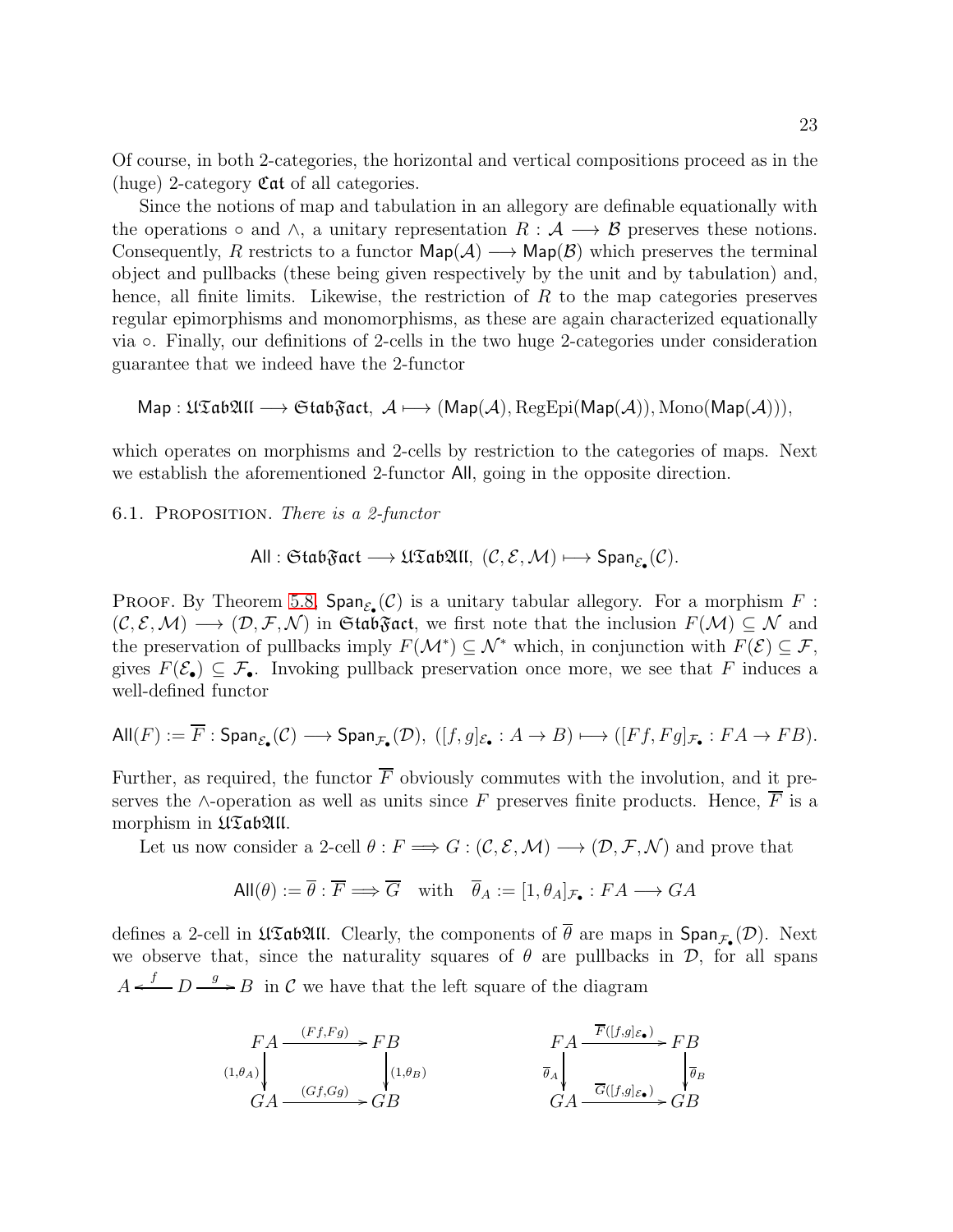commutes in  $Span(\mathcal{D})$ , whence the right square commutes in  $Span_{\mathcal{F}_{\bullet}}(\mathcal{D})$ . This shows the naturality of  $\overline{\theta}$ , and we are left with having to prove that the right diagram is a pullback in  $\mathsf{Map}(\mathsf{Span}_{\mathcal{F}_\bullet}(\mathcal{D}))$  whenever  $[f,g]_{\mathcal{E}_\bullet}$  is a map in  $\mathsf{Span}_{\mathcal{E}_\bullet}(\mathcal{C})$ . To this end, using again the fact that the naturality squares of  $\theta$  are pullbacks, we note that the left square above decomposes as shown on the left of the following diagram, whence the right square above decomposes as shown on the right below:

$$
\begin{array}{ccc}\n F A & \xrightarrow{(Ff,1)} & FD \xrightarrow{(1,Fg)} & FB \\
& & & \downarrow(1,\theta_D) \\
& & & \downarrow(1,\theta_D) \\
& & & \downarrow(1,\theta_D) \\
& & & \downarrow(1,\theta_B) \\
& & & \downarrow(1,\theta_B) \\
& & & \downarrow(1,\theta_D) \\
& & & \downarrow(1,\theta_D) \\
& & & \downarrow(1,\theta_D) \end{array}
$$
\n
$$
\begin{array}{ccc}\n F A & \xrightarrow{[Ff,1]_{\mathcal{F}_{\bullet}}} & F D & \xrightarrow{[1,Fg]_{\mathcal{F}_{\bullet}}} & F B \\
& & & \downarrow(1,\theta_D)_{\mathcal{F}_{\bullet}} \\
& & & \downarrow(1,\theta_D)_{\mathcal{F}_{\bullet}} \\
& & & \downarrow(1,\theta_D)_{\mathcal{F}_{\bullet}} \\
& & & \downarrow(1,\theta_D)_{\mathcal{F}_{\bullet}} \\
& & & \downarrow(1,\theta_D)_{\mathcal{F}_{\bullet}} \\
& & & \downarrow(1,\theta_D)_{\mathcal{F}_{\bullet}} \\
& & & \downarrow(1,\theta_D)_{\mathcal{F}_{\bullet}} \\
& & & \downarrow(1,\theta_D)_{\mathcal{F}_{\bullet}} \\
& & & \downarrow(1,\theta_D)_{\mathcal{F}_{\bullet}} \\
& & & \downarrow(1,\theta_D)_{\mathcal{F}_{\bullet}} \\
& & & \downarrow(1,\theta_D)_{\mathcal{F}_{\bullet}} \\
& & & \downarrow(1,\theta_D)_{\mathcal{F}_{\bullet}} \\
& & & \downarrow(1,\theta_D)_{\mathcal{F}_{\bullet}} \\
& & & \downarrow(1,\theta_D)_{\mathcal{F}_{\bullet}} \\
& & & \downarrow(1,\theta_D)_{\mathcal{F}_{\bullet}} \\
& & & \downarrow(1,\theta_D)_{\mathcal{F}_{\bullet}} \\
& & & \downarrow(1,\theta_D)_{\mathcal{F}_{\bullet
$$

The right part of the double square on the right is a pullback, by Proposition [5.3,](#page-17-0) since it is the image of a naturality square of  $\theta$  under the functor  $\Gamma_{\sim_{\mathcal{F}_{\bullet}}} : \mathcal{D} \longrightarrow \mathsf{Map}(\mathsf{Span}_{\mathcal{F}_{\bullet}}(\mathcal{D})).$ Hence , it suffices to show that also its left part is a pullback, and for that it is sufficient to show that  $[Ff,1]_{\mathcal{F}_{\bullet}}$  and  $[Gf,1]_{\mathcal{F}_{\bullet}}$  are isomorphisms in  $\mathsf{Map}(\mathsf{Span}_{\mathcal{F}_{\bullet}}(\mathcal{D}))$ . In fact, by functoriality of F and G, it suffices to show that  $[f,1]_{\mathcal{E}_{\bullet}}$  is an isomorphism in  $\mathsf{Map}(\mathsf{Span}_{\mathcal{E}_{\bullet}}(\mathcal{C}))$ . But this last fact one sees easily: as  $[f,g]_{\mathcal{E}_{\bullet}}$  is assumed to be a map, the pairs  $([1,1]_{\mathcal{E}_{\bullet}},[f,g]_{\mathcal{E}_{\bullet}})$  and  $([1,f]_{\mathcal{E}_{\bullet}},[1,g]_{\mathcal{E}_{\bullet}})$  both tabulate  $[f,g]_{\mathcal{E}_{\bullet}},$  so the two tabulations can differ only by an isomorphism, which makes  $[1, f]_{\mathcal{E}_{\bullet}}$  an isomorphism since  $[1, 1]_{\mathcal{E}_{\bullet}}$  is an isomorphism, and its inverse must be  $[1, f]_{\varepsilon_{\bullet}}^{\circ} = [f, 1]_{\varepsilon_{\bullet}}$  (see [\[Freyd, Scedrov 1990,](#page-26-2) 2.35]).

We are now ready to put the assertion of Theorem [5.8](#page-20-0) into a "global perspective":

#### <span id="page-23-0"></span>6.2. THEOREM. There is a 2-adjunction

 $All \dashv Map : \mathfrak{U}\mathfrak{Tab}\mathfrak{AU} \longrightarrow \mathfrak{Stab}\mathfrak{Fact}$ 

whose counit is an isomorphism. Hence, up to 2-equivalence,  $\mathfrak{U}\mathfrak{S}\text{ab}\mathfrak{U}\mathfrak{U}$  may be considered as a 2-reflective subcategory of  $Stab$ gact.

**PROOF.** For an object  $(C, \mathcal{E}, \mathcal{M})$  in GtabGact, we define the  $(C, \mathcal{E}, \mathcal{M})$ -component of the desired 2-natural transformation  $\Gamma : \text{Id} \longrightarrow \text{MapAll}$  to be the (identity-on-objects) functor

$$
\Gamma_{\sim_{\mathcal{E}_{\bullet}}} : \mathcal{C} \longrightarrow \mathsf{Map}(\mathsf{Span}_{\mathcal{E}_{\bullet}}(\mathcal{C})), \quad f \longmapsto [1, f]_{\mathcal{E}_{\bullet}},
$$

which, by Proposition [5.3,](#page-17-0) preserves pullbacks, as well as the terminal object (see Theorem [5.8\)](#page-20-0). Item (i) of Proposition [5.3](#page-17-0) also confirms that, for  $m \in \mathcal{M}$ , one has  $[1, m]_{\mathcal{E}_\bullet}^{\circ} \circ [1, m]_{\mathcal{E}_\bullet} =$ 1, which makes  $\Gamma_{\sim \varepsilon} m$  a monomorphism. For  $e \in \mathcal{E}$ , since  $(e, e) \leq_{\mathcal{E}} (1, 1)$ , one trivially has  $[1, e] \circ [1, e]_{\mathcal{E}_{\bullet}}^{\circ} = 1$  and, therefore, that  $\Gamma_{\sim_{\mathcal{E}_{\bullet}}} e$  is a regular epimorphism in  $\mathsf{Map}(\mathsf{Span}_{\mathcal{E}_{\bullet}}(\mathcal{C}))$ . This establishes  $\Gamma_{\sim \varepsilon_{\bullet}}$  as a morphism in  $\mathfrak{Stab}\mathfrak{Fact}.$ 

In order to show the 2-naturality of  $\Gamma$ , one must confirm that, for all morphisms  $F, G: (\mathcal{C}, \mathcal{E}, \mathcal{M}) \longrightarrow (\mathcal{D}, \mathcal{F}, \mathcal{N})$  and every 2-cell  $\theta: F \Longrightarrow G$ , the diagram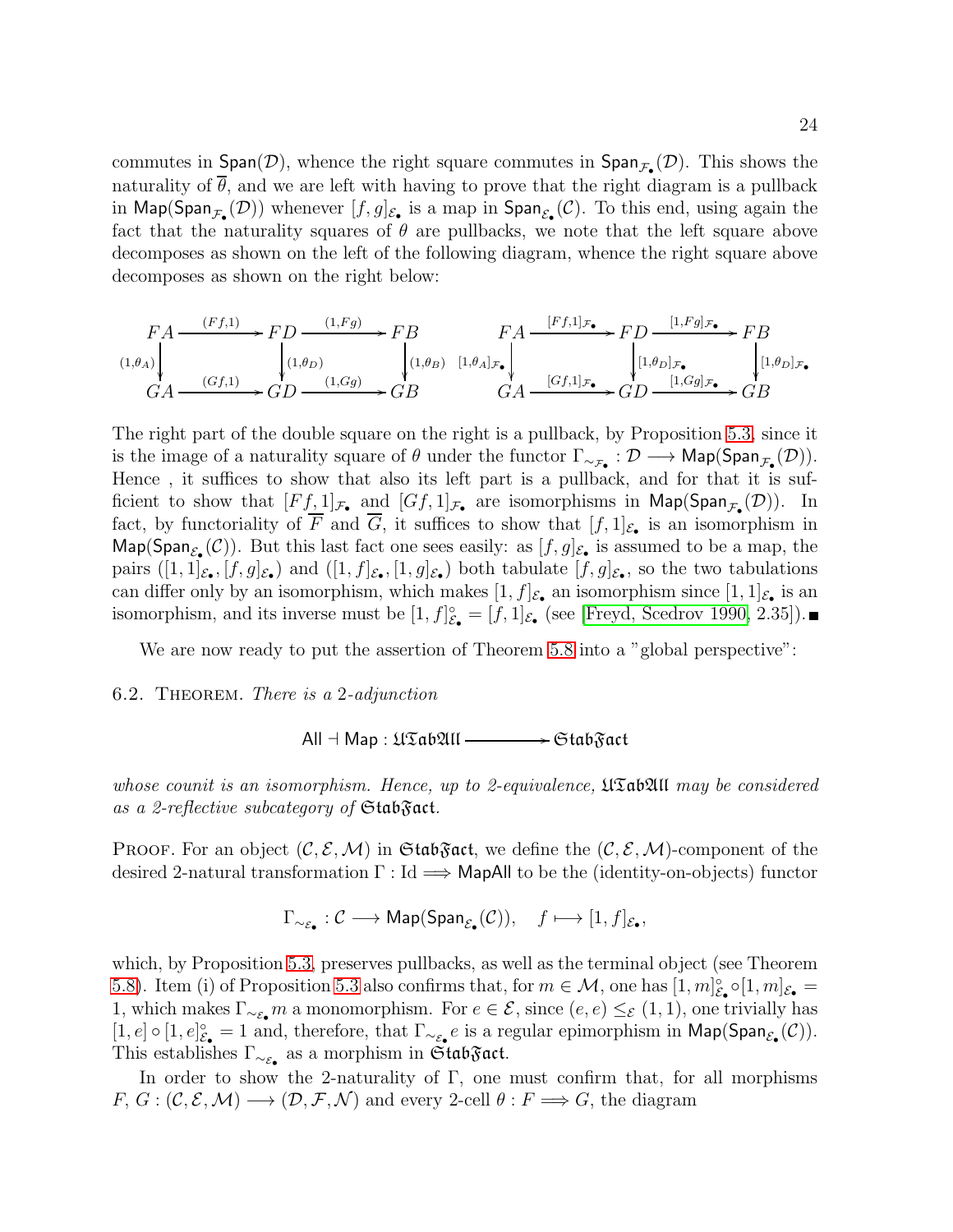

commutes in an obvious sense (where we have omitted listing the regular factorization systems of the RHS categories). But this confirmation involves only short calculations referring exclusively to the applicable definitions, which we can omit here.

We now proceed to establish the prospective counit  $\Delta$ : AllMap  $\implies$  Id of the desired 2-adjunction. For that, we use the Freyd-Scedrov Representation Theorem for (unitary) tabular allegories [\[Freyd, Scedrov 1990,](#page-26-2) 2.148]: for every (unitary) tabular allegory, one has the (natural) tabulation isomorphism

$$
Rel(Map(\mathcal{A})) \longrightarrow \mathcal{A}, \quad (h,k) \longmapsto k \cdot h^{\circ},
$$

which we may precompose with the isomorphism (in  $\mathfrak{Cat}$ ; see Theorem [2.3\)](#page-4-0)

$$
\text{Span}_{\mathcal{R}}(\text{Map}(\mathcal{A})) \longrightarrow \text{Rel}(\text{Map}(\mathcal{A})), \quad [f, g]_{\mathcal{E}} \longmapsto (\pi_1 m, \pi_2 m),
$$

where  $\mathcal{R} = \mathcal{R}_{\bullet}$  is the class RegEpi(Map(A)) and m is the regular image of  $\langle f, g \rangle : \cdot \rightarrow$  $A \times B$ . The composite of these two isomorphisms defines the A-component of  $\Delta$ . It clearly commutes with the involutions and meet-operations of the participating allegories and is therefore an isomorphism in  $\mathfrak{U}\mathfrak{S}\mathfrak{ab}\mathfrak{U}\mathfrak{U}$ . We can omit the proof that  $\Delta$  is indeed a 2-natural transformation, which proceeds as routinely as the corresponding proof for Γ.

It remains for us to establish the triangular identities

$$
Map\Delta \circ \Gamma Map = 1_{Map} \quad \text{and} \quad \Delta All \circ All \Gamma = 1_{All}.
$$

For the first identity, we need to show that, for a unitary tabular allegory A and  $\mathcal{R} =$  $RegEpi(Map(\mathcal{A}))$ , the composite functor

$$
\mathsf{Map}(\mathcal{A}) \xrightarrow{\Gamma_{\sim_{\mathcal{R}}}} \mathsf{Map}(\mathsf{Span}_{\mathcal{R}}(\mathsf{Map}(\mathcal{A}))) \xrightarrow{\mathsf{Map}(\Delta_{\mathcal{A}})} \mathsf{Map}(\mathcal{A})
$$

is the identity functor. Indeed, the first functor sends a map f in A to  $[1, f]_{\mathcal{R}}$  which, as a map, tabulates itself trivially, and (the map-restriction of)  $\Delta_{\mathcal{A}}$ , as a morphism of allegories, preserves the trivial tabulation, so that one gets  $f \cdot 1^\circ = f$ .

For the second identity, we consider  $(C, \mathcal{E}, \mathcal{M})$  in GtabGact and show that the composite functor

$$
\text{Span}_{\mathcal{E}_{\bullet}}(\mathcal{C}) \xrightarrow{\quad \text{All}(\Gamma_{\mathcal{E}_{\bullet}})} \text{Span}_{\mathcal{R}}(\text{Map}(\text{Span}_{\mathcal{E}_{\bullet}}(\mathcal{C}))) \xrightarrow{\Delta_{\text{Span}_{\mathcal{E}_{\bullet}}(\mathcal{C})}} \text{Span}_{\mathcal{E}_{\bullet}}(\mathcal{C})
$$

maps every morphism  $[f, g]_{\mathcal{E}_{\bullet}}$  in  $\textsf{Span}_{\mathcal{E}_{\bullet}}(\mathcal{C})$  identically. Indeed, the first functor maps  $[f,g]_{\mathcal{E}_{\bullet}}$  to the morphism  $[\Gamma_{\mathcal{E}_{\bullet}}(f),\Gamma_{\mathcal{E}_{\bullet}}(g)]_{\mathcal{R}}$ , which then the second functor tabulates as

$$
\Gamma_{\mathcal{E}_\bullet}(g)\circ \Gamma_{\mathcal{E}_\bullet}(f)^\circ = [1,g]_{\mathcal{E}_\bullet}\circ [f,1]_{\mathcal{E}_\bullet} = [f,g]_{\mathcal{E}_\bullet},
$$

as desired.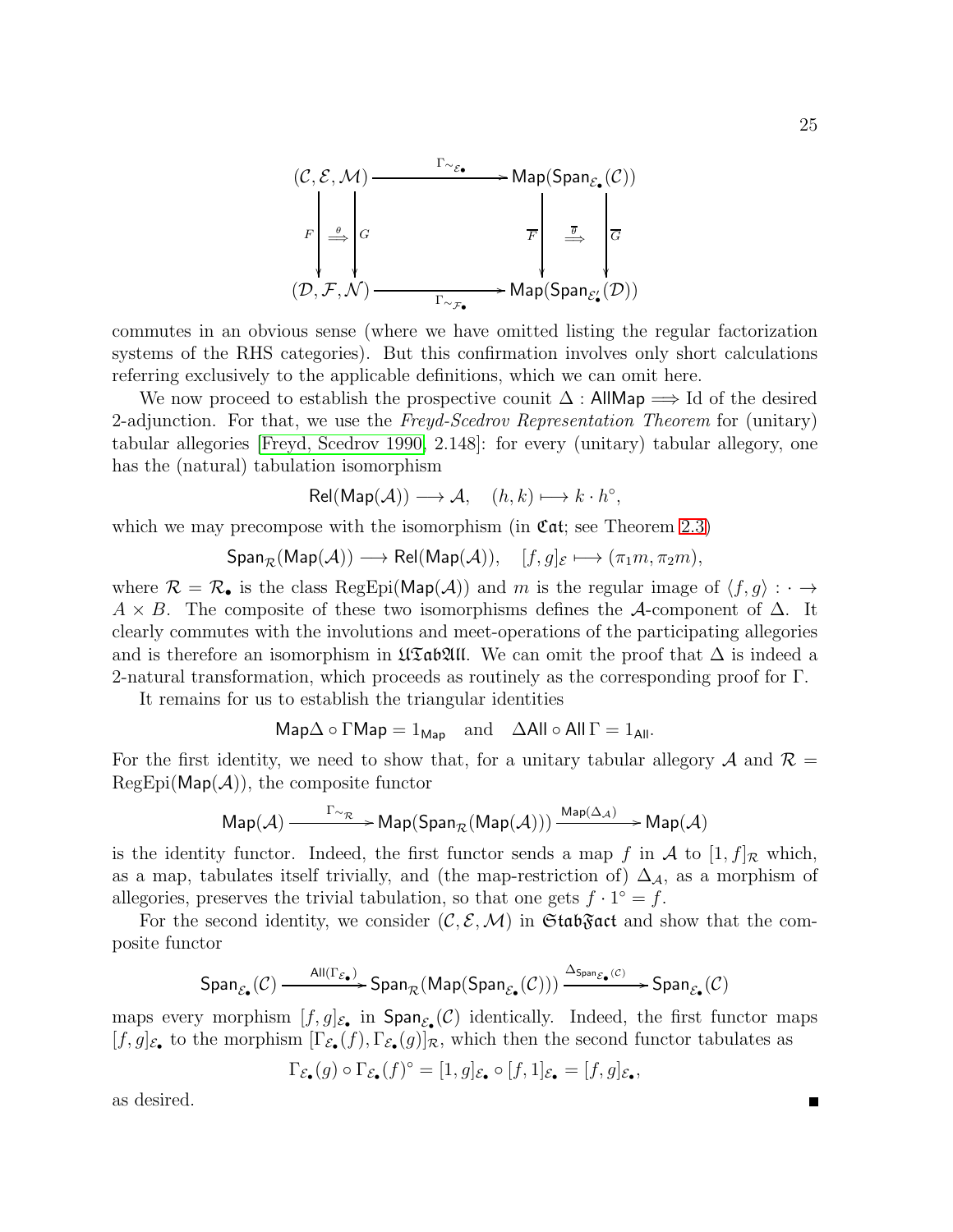As an important consequence of the Theorem, we obtain that the image under the right-adjoint 2-functor Map is 2-equivalent to the 2-category  $\mathfrak{U}\mathfrak{S}\mathfrak{a}\mathfrak{b}\mathfrak{U}\mathfrak{l}$  and 2-reflective in  $\mathfrak{Stab}$  act. Furthermore, that image is precisely the (huge) 2-category

### RegCat

of regular finitely complete categories, defined as a full sub-2-category of  $\mathfrak{Stab}\mathfrak{Fact}$ ; its equivalence with  $\mathfrak{U} \mathfrak{S}$  above formulated explicitly (in the small one-dimensional version) in [\[Freyd, Scedrov 1990,](#page-26-2) 2.154] and shown comprehensively in [\[Johnstone 2002,](#page-26-3) Theorem 3.2.10].

6.3. Corollary. The 2-category UTabAll is 2-equivalent to RegCat, which is a 2 reflective full sub-2-category of  $Stab\$ gact.

Without reference to allegories, we can formulate explicitly the one-dimensional part of the universal property describing the reflectivity statement, as follows:

6.4. COROLLARY. For every finitely complete category  $\mathcal C$  with a (not necessarily proper) stable  $(\mathcal{E},\mathcal{M})$ -factorization system, there is a finite-limit-preserving functor  $\Gamma:\mathcal{C}\to\mathcal{D}$  to a regular category  $\mathcal D$  which maps morphisms in  $\mathcal E$  to regular epimorphisms and morphisms in M to monomorphisms in D, such that any other functor  $\mathcal{C} \to \mathcal{D}'$  of this type factors through  $\Gamma$ , by a uniquely determined functor  $\mathcal{D} \to \mathcal{D}'$  that preserves finite limits and regular epimorphisms. Moreover, the category  $\mathcal D$  may be constructed to have the same objects as  $\mathcal C$ , mapped identically by  $\Gamma$ .

We end this article by presenting an easy example of a category  $\mathcal C$  with a stable factorization system  $(\mathcal{E},\mathcal{M})$  for which  $\mathcal{E} \nsubseteq$  Epi(C) and  $\mathcal{M} \nsubseteq \text{Mono}(\mathcal{C})$ , such that the allegory  $A = All(C, \mathcal{E}, \mathcal{M})$  admits a non-trivial representation  $A \longrightarrow \mathsf{Rel}$  to the allegory  $Rel = Rel(Set)$  of sets and relations.

6.5. EXAMPLE. In the (ordinary) category  $\mathcal{C} = \mathbf{Cat}$  of small categories we have the stable factorization system  $(\mathcal{E},\mathcal{M})$  where  $\mathcal E$  stands for "surjective on objects" and M for "fully faithful and injective on objects". Being right adjoint, the set-of-objects functor ob : Cat  $\rightarrow$  Set to the regular category Set preserves all limits, and it maps the classes  $\mathcal E$ and M appropriately to make it a morphism in Gtab $\mathfrak{F}$ act. Since Set ≅ Map(Rel), by the adjunction of Theorem [6.2](#page-23-0) the functor ob corresponds to a representation  $A \rightarrow \text{Rel}$ , where the objects of the allegory  $A = All(Cat, \mathcal{E}, \mathcal{M})$  are those of Cat. This representation maps objects like the functor ob does, and a morphism  $[f,g]_{\mathcal{E}_{\bullet}}: A \to B$  in  $\mathcal{A} = \text{Span}_{\mathcal{E}_{\bullet}}(\mathbf{Cat})$ gets mapped to the relation given by the image of the function  $\langle \text{ob } f, \text{ob } g \rangle$  in  $\text{ob } A \times \text{ob } B$ .

Consequently, the morphisms of  $\mathcal A$  offer a new type of categorification of the notion of relation between sets.

#### References

<span id="page-25-0"></span>J. Adámek, H. Herrlich, G.E. Strecker. *Abstract and Concrete Categories*, John Wiley & Sons, New York 1990. Online edition: 2004.